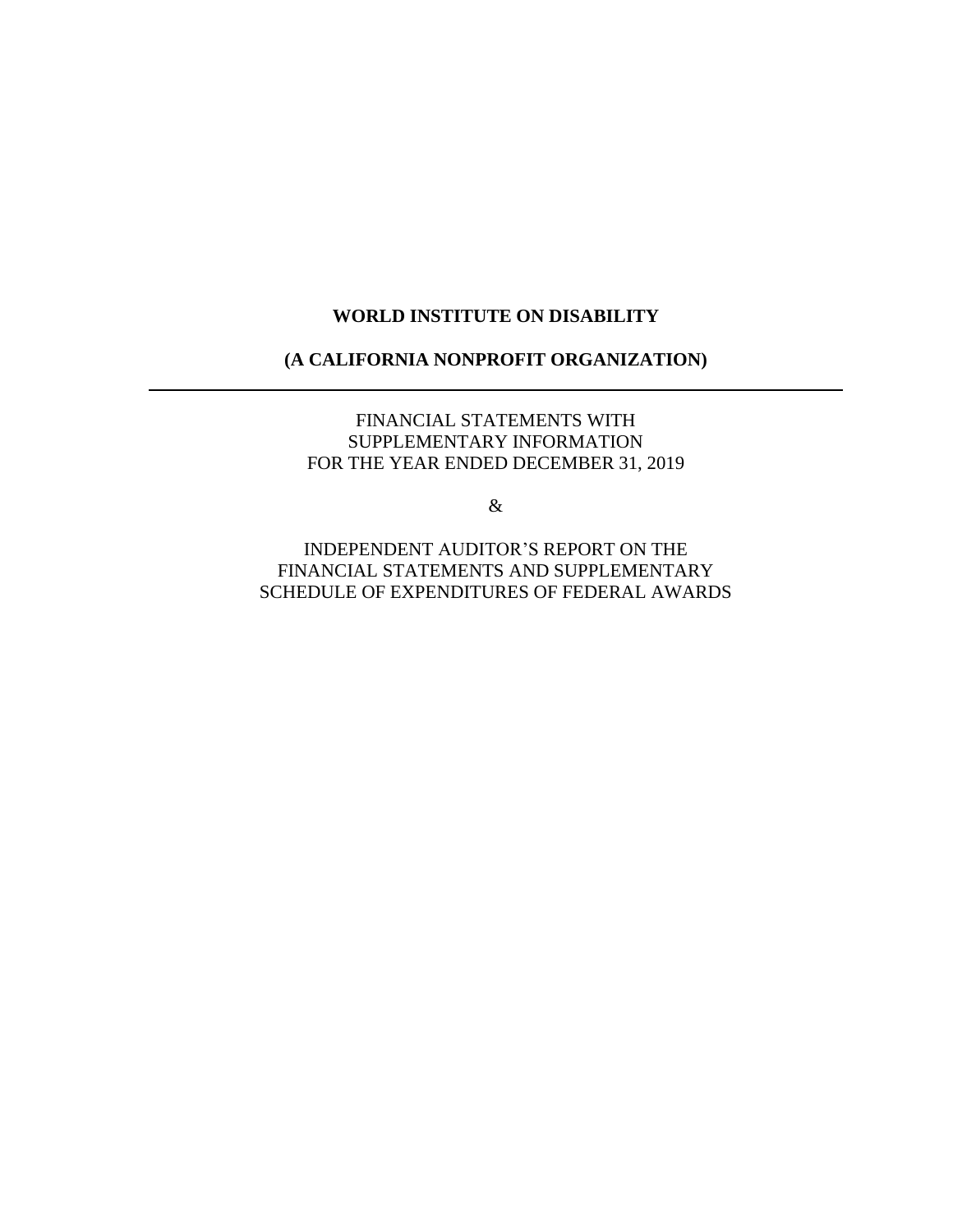## **WORLD INSTITUTE ON DISABILITY (A CALIFORNIA NONPROFIT ORGANIZATION) TABLE OF CONTENTS**

## **Page**

| Independent Auditor's Report on the Financial Statements<br>and Supplementary Schedule of Expenditures of Federal Awards 1-2                               |
|------------------------------------------------------------------------------------------------------------------------------------------------------------|
| <b>Financial Statements:</b>                                                                                                                               |
|                                                                                                                                                            |
|                                                                                                                                                            |
|                                                                                                                                                            |
|                                                                                                                                                            |
|                                                                                                                                                            |
| <b>Supplemental Information:</b>                                                                                                                           |
|                                                                                                                                                            |
| Independent Auditor's Report on Internal Control over Financial Reporting and on<br>Compliance and Other Matters Based on an Audit of Financial Statements |
| Performed in Accordance with Government Auditing Standards 18-19                                                                                           |
| Independent Auditor's Report on Compliance for Each Major Program and on<br>Internal Control over Compliance Required by the Uniform Guidance 20-21        |
|                                                                                                                                                            |
|                                                                                                                                                            |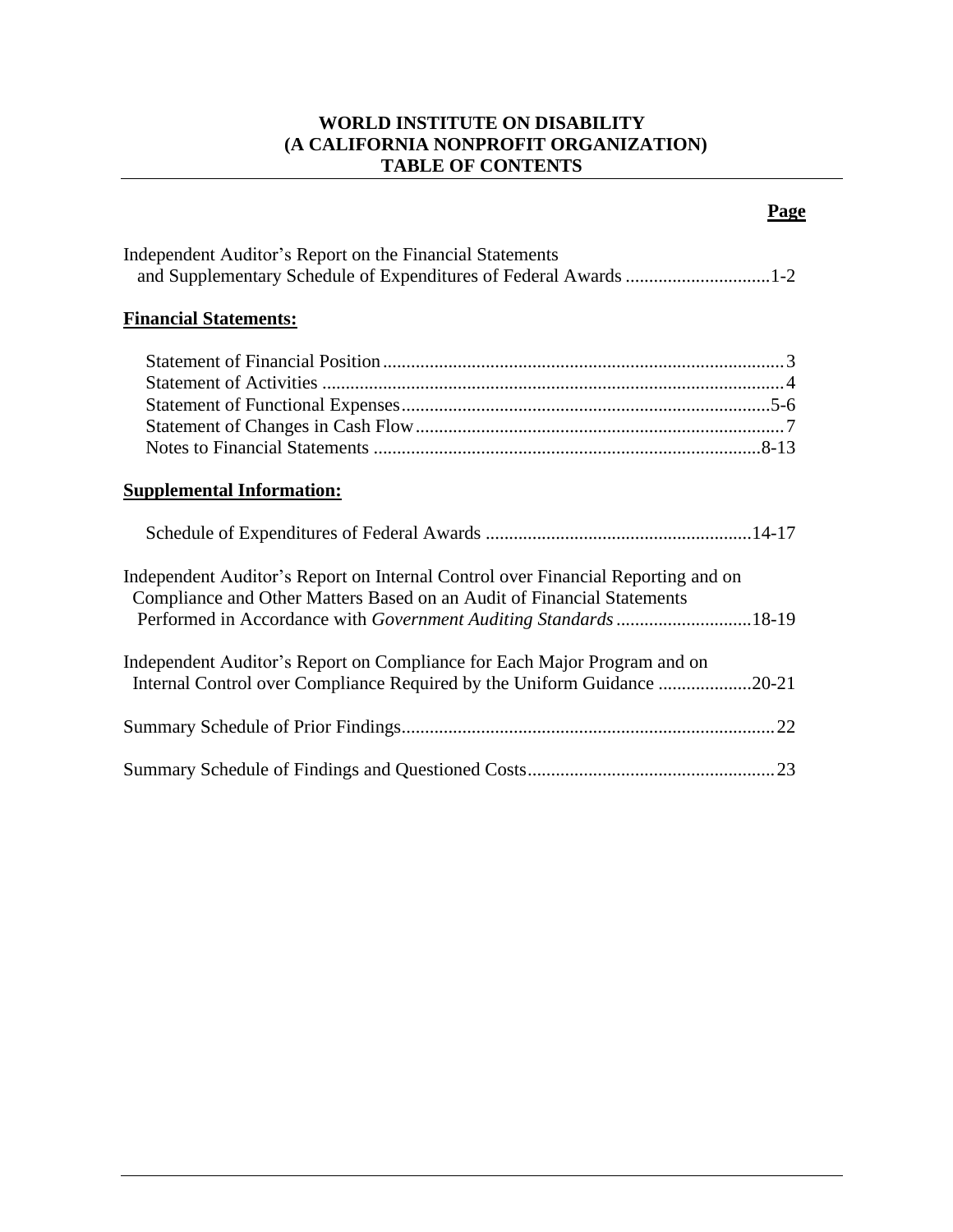

#### INDEPENDENT AUDITOR'S REPORT

Board of Directors World Institute on Disability Berkeley, California

#### Report on the Financial Statements

We have audited the accompanying financial statements of World Institute on Disability, a California Nonprofit Organization, (the "Organization") which comprise the statement of financial position as of December 31, 2019, and the related statements of activities, functional expenses, and cash flows for the year then ended, and the related notes to the financial statements.

#### Management's Responsibility for the Financial Statements

Management is responsible for the preparation and fair presentation of these financial statements in accordance with accounting principles generally accepted in the United States of America; this includes the design, implementation, and maintenance of internal control relevant to the preparation and fair presentation of financial statements that are free from material misstatement, whether due to fraud or error.

#### Auditor's Responsibility

Our responsibility is to express an opinion on these financial statements based on our audit. We conducted our audit in accordance with auditing standards generally accepted in the United States of America and the standards applicable to financial audits contained in Government Auditing Standards, issued by the Comptroller General of the United States. Those standards require that we plan and perform the audit to obtain reasonable assurance about whether the financial statements are free from material misstatement.

An audit involves performing procedures to obtain audit evidence about the amounts and disclosures in the financial statements. The procedures selected depend on the auditor's judgment, including the assessment of the risks of material misstatement of the financial statements, whether due to fraud or error. In making those risk assessments, the auditors consider internal control relevant to the Organization's preparation and fair presentation of the financial statements in order to design audit procedures that are appropriate in the circumstances, but not for the purpose of expressing an opinion on the effectiveness of the Organization's internal control. Accordingly, we express no such opinion. An audit also includes evaluating the appropriateness of accounting policies used and the reasonableness of significant accounting estimates made by management, as well as evaluating the overall presentation of the financial statements.

We believe that the audit evidence we have obtained is sufficient and appropriate to provide a basis for our audit opinion.

#### **Opinion**

In our opinion, the financial statements referred to above present fairly, in all material respects, the financial position of World Institute on Disability as of December 31, 2019, and the changes in its net assets and its cash flows for the year then ended in accordance with accounting principles generally accepted in the United States of America.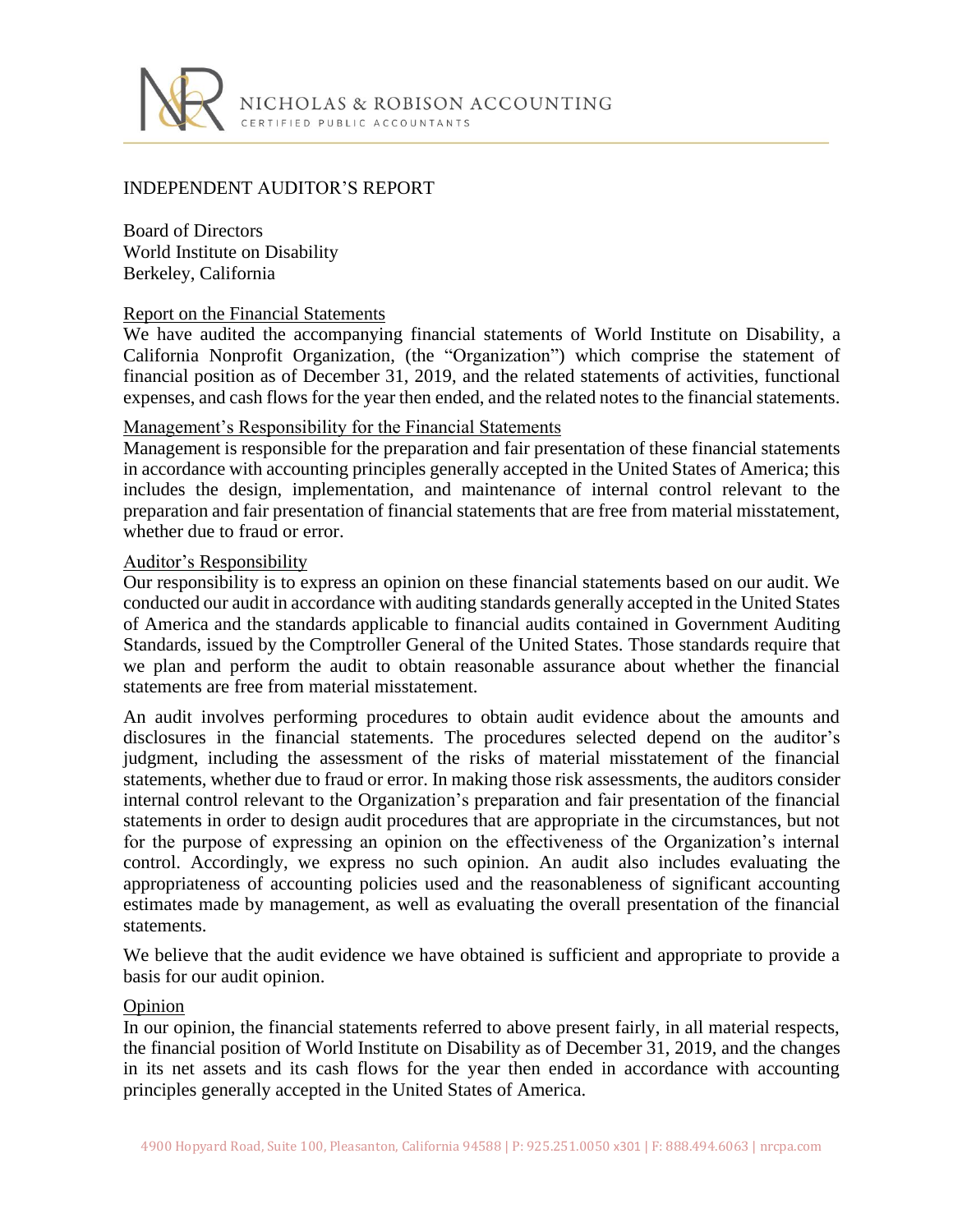#### INDEPENDENT AUDITOR'S REPORT

Board of Directors World Institute on Disability Berkeley, California

(Continued)

#### Other Matters *Other Information*

Our audit was conducted for the purpose of forming an opinion on the financial statements as a whole. The accompanying schedule of expenditures of federal awards, pages 14 through 17, as required by Title 2 U.S. Code of Federal Regulations (CFR) Part 200, Uniform Administration Requirements, Cost Principles, and Audit Requirements for Federal Awards, is presented for purposes of additional analysis and is not a required part of the financial statements. Such information is the responsibility of management and was derived from and relates directly to the underlying accounting and other records used to prepare the financial statements. The information has been subjected to the auditing procedures applied in the audit of the financial statements and certain additional procedures, including comparing and reconciling such information directly to the underlying accounting and other records used to prepare the financial statements or to the financial statements themselves, and other additional procedures in accordance with auditing standards generally accepted in the United States of America. In our opinion, the information is fairly stated, in all material respects, in relation to the financial statements as a whole.

#### Other Reporting Required by *Government Auditing Standards*

In accordance with *Government Auditing Standards*, we have also issued a report dated September 21, 2020, on our consideration of World Institute on Disability's internal control over financial reporting and on our tests of its compliance with certain provisions of laws, regulations, contracts, grant agreements, and other matters. The purpose of that report is to describe the scope of our testing of internal control over financial reporting and compliance and the results of that testing, and not to provide an opinion on the internal control over financial reporting or on compliance. That report is an integral part of an audit performed in accordance with *Government Auditing Standards* in considering World Institute on Disability's internal control over financial reporting and compliance.

Victorias + Nobiser aucunting

Pleasanton, California  $\blacksquare$  Nicholas & Robison Accounting September 21, 2020 License No. COR 6072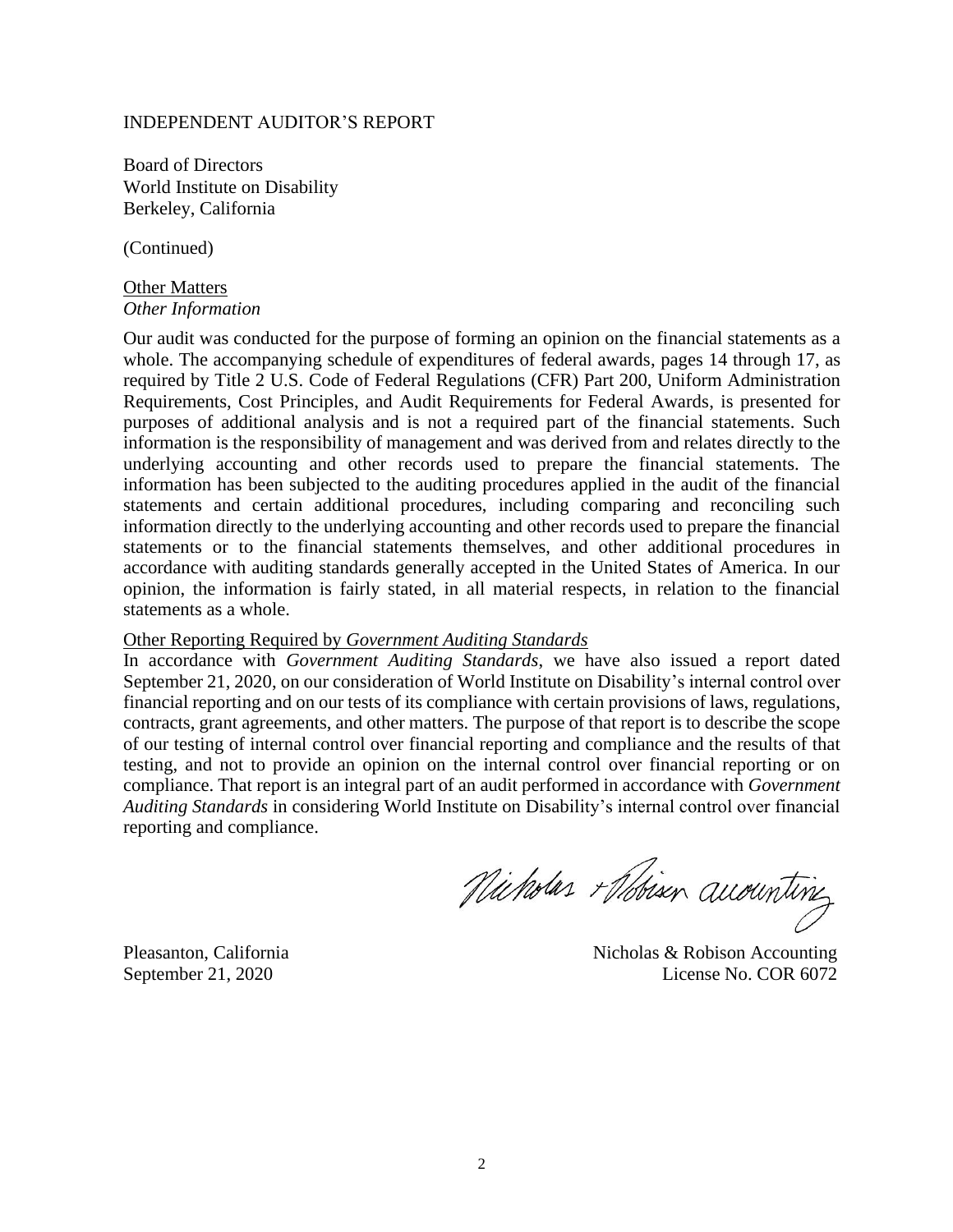## **WORLD INSTITUTE ON DISABILITY STATEMENT OF FINANCIAL POSITION DECEMBER 31, 2019**

## **ASSETS**

|                                                 |              | <b>Without Donor</b><br>Restrictions |    | With Donor<br>Restrictions | <b>Total</b><br><b>Funds</b> |
|-------------------------------------------------|--------------|--------------------------------------|----|----------------------------|------------------------------|
| <b>Current Assets</b>                           |              |                                      |    |                            |                              |
| Cash and Cash Equivalents                       | \$           | 413,258                              | \$ | 396,588                    | \$<br>809,846                |
| Receivables                                     |              | 391,388                              |    |                            | 391,388                      |
| Prepaid Expenses                                |              | 78,528                               |    |                            | 78,528                       |
| <b>Total Current Assets</b>                     |              | 883,174                              |    | 396,588                    | 1,279,762                    |
| <b>Property and Equipment</b>                   |              |                                      |    |                            |                              |
| Furniture and Equipment                         |              | 76,226                               |    |                            | 76,226                       |
| <b>Accumulated Depreciation</b>                 |              | (76, 053)                            |    |                            | (76, 053)                    |
| Net Property and Equipment                      |              | 173                                  |    |                            | 173                          |
| <b>Other Assets</b>                             |              |                                      |    |                            |                              |
| Deposits                                        |              | 7,106                                |    |                            | 7,106                        |
| <b>Total Other Assets</b>                       |              | 7,106                                |    |                            | 7,106                        |
| <b>Total Assets</b>                             | \$           | 890,453                              | \$ | 396,588                    | \$1,287,041                  |
| <b>LIABILITIES AND NET ASSETS</b>               |              |                                      |    |                            |                              |
| <b>Current Liabilities</b>                      |              |                                      |    |                            |                              |
| <b>Accounts Payable and Accrued Liabilities</b> | $\mathbb{S}$ | 215,903                              | \$ |                            | \$<br>215,903                |
| Payroll and Related Liabilities                 |              | 57,933                               |    |                            | 57,933                       |
| <b>Deferred Revenue</b>                         |              |                                      |    | 130,342                    | 130,342                      |
| <b>Total Current Liabilities</b>                |              | 273,836                              |    | 130,342                    | 404,178                      |
| <b>Total Liabilities</b>                        |              | 273,836                              |    | 130,342                    | 404,178                      |
| <b>Net Assets</b>                               |              |                                      |    |                            |                              |
| <b>Net Assets Without Donor Restrictions</b>    |              | 616,617                              |    |                            | 616,617                      |
| <b>Net Assets With Donor Restrictions</b>       |              |                                      |    | 266,246                    | 266,246                      |
| <b>Total Net Assets</b>                         |              | 616,617                              |    | 266,246                    | 882,863                      |
| <b>Total Liabilities and Net Assets</b>         | \$           | 890,453                              | \$ | 396,588                    | \$1,287,041                  |

*The accompany notes are an integral part of these financial statements.*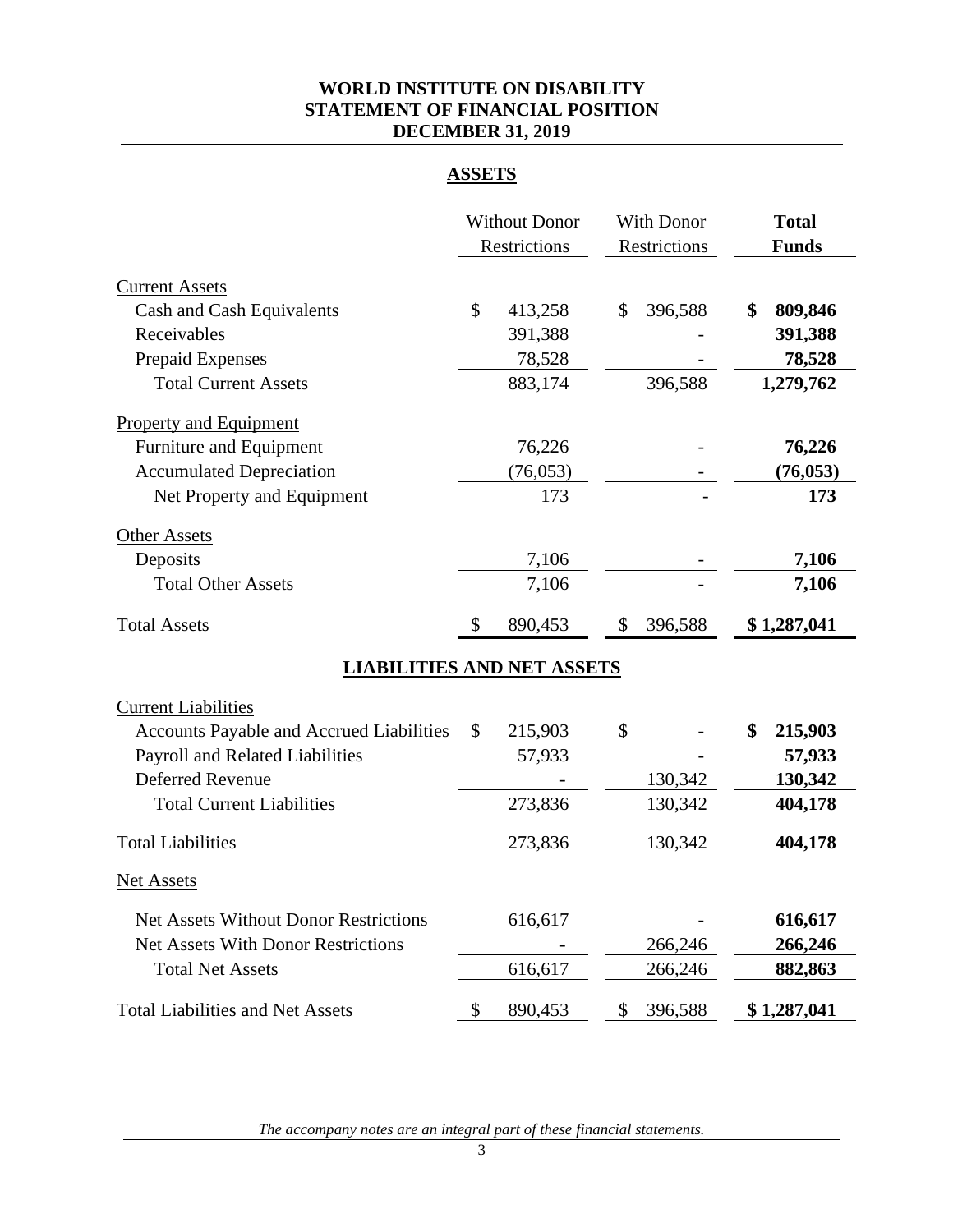## **WORLD INSTITUTE ON DISABILITY STATEMENT OF ACTIVITIES FOR THE YEAR ENDED DECEMBER 31, 2019**

|                                              |               | <b>Without Donor</b><br>Restrictions | <b>With Donor</b><br>Restrictions |    | <b>Total</b> |
|----------------------------------------------|---------------|--------------------------------------|-----------------------------------|----|--------------|
| <b>Support &amp; Revenue</b>                 |               |                                      |                                   |    |              |
| <b>Government Grants and Contracts</b>       | $\mathcal{S}$ | 1,021,894                            | \$<br>190,871                     | \$ | 1,212,765    |
| Foundation and Community Grants              |               | 504,450                              | 174,768                           |    | 679,218      |
| <b>Corporate Contributions</b>               |               | 134,040                              |                                   |    | 134,040      |
| <b>Individual Contributions</b>              |               | 11,006                               | 1,000                             |    | 12,006       |
| <b>Fees for Services</b>                     |               | 7,258                                | 45,698                            |    | 52,956       |
| <b>Sales</b>                                 |               | 9                                    | 8                                 |    | 17           |
| <b>Investment Income</b>                     |               | 5,494                                |                                   |    | 5,494        |
| <b>Net Assets Released from Restrictions</b> |               | 416,573                              | (416, 573)                        |    |              |
| <b>Total Support and Revenues</b>            |               | 2,100,724                            | (4,228)                           |    | 2,096,496    |
| <b>Expenses</b>                              |               |                                      |                                   |    |              |
| <b>Program Services</b>                      |               | 1,598,816                            |                                   |    | 1,598,816    |
| Management & General                         |               | 520,475                              |                                   |    | 520,475      |
| Development and Fundraising Expenses         |               | 89,796                               |                                   |    | 89,796       |
| <b>Total Expenses</b>                        |               | 2,209,087                            |                                   |    | 2,209,087    |
| <b>Change in Net Assets</b>                  |               | (108, 363)                           | (4,228)                           |    | (112,591)    |
| Net Assets, Beginning of Year                |               | 724,980                              | 270,474                           |    | 995,454      |
| <b>Net Assets, End of Year</b>               | \$            | 616,617                              | \$<br>266,246                     | \$ | 882,863      |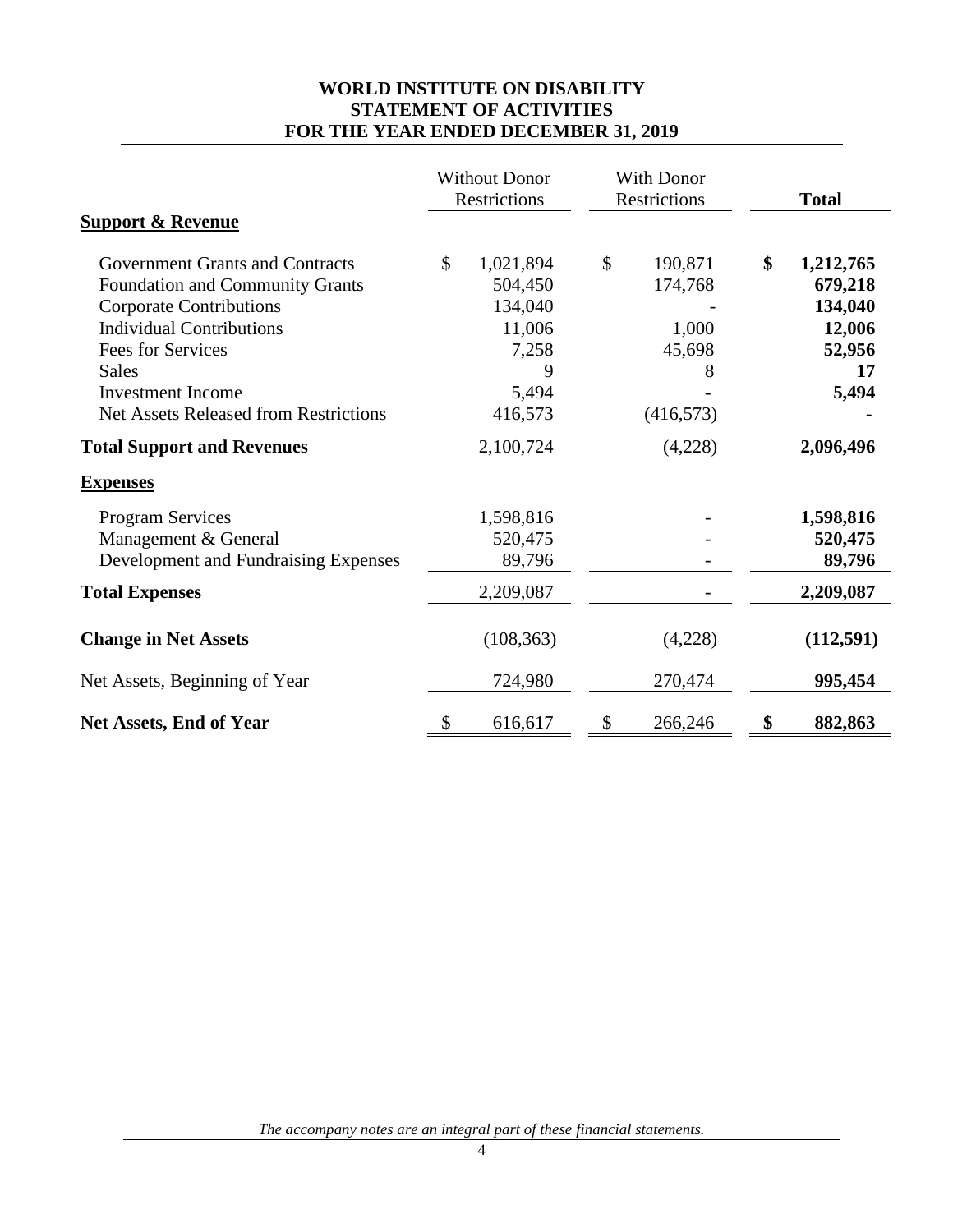## **WORLD INSTITUTE ON DISABILITY STATEMENT OF FUNCTIONAL EXPENSES FOR THE YEAR ENDED DECEMBER 31, 2019**

|                                          |                            |                                      | <b>Program Services</b> |                                                                |                                                |
|------------------------------------------|----------------------------|--------------------------------------|-------------------------|----------------------------------------------------------------|------------------------------------------------|
|                                          | Accessibility<br>Solutions | Digital<br>Systems &<br><b>Tools</b> | Project<br>Support      | Disability<br>Inclusive<br>Disaster &<br>Climate<br>Resilience | Quality<br>Research for<br>Inclusive<br>Policy |
| <b>Salaries</b>                          | \$<br>233,348              | \$<br>97,108                         | \$<br>29,564            | $\mathbb{S}$<br>14,384                                         | $\mathcal{S}$<br>91,757                        |
| <b>Payroll Taxes</b>                     | 19,272                     | 7,515                                | 2,640                   | 1,164                                                          | 7,813                                          |
| Pension                                  | 7,209                      | 3,412                                | 737                     | 505                                                            | 3,156                                          |
| <b>Employee Benefits</b>                 | 29,850                     | 23,405                               | 4,147                   | 1,542                                                          | 9,242                                          |
| <b>Total Personnel Expenses</b>          | 289,679                    | 131,440                              | 37,088                  | 17,595                                                         | 111,968                                        |
| Consultants & Outside Services           | 65,274                     | 723,800                              |                         | 495                                                            | 644                                            |
| Subrecipients                            |                            |                                      |                         |                                                                |                                                |
| Hosting, Conferences & Trainings         | 1,501                      | 2,167                                |                         |                                                                |                                                |
| Travel                                   | 92,306                     | 7,376                                |                         | 1,338                                                          |                                                |
| Supplies                                 | 2,898                      | 423                                  | 176                     | 61                                                             | 388                                            |
| Telephone & On-line Charges              | 3,367                      | 2,731                                | 411                     | 143                                                            | 941                                            |
| Postage                                  | 199                        | 198                                  | 12                      | 5                                                              | 27                                             |
| Printing, Copying, & Publishing          | 233                        | 26                                   | 7                       | 14                                                             | 249                                            |
| Rent                                     | 19,026                     | 8,164                                | 3,420                   | 1,185                                                          | 7,841                                          |
| Equipment Rent, Maintenance & Repair     | 898                        | 386                                  | 161                     | 56                                                             | 370                                            |
| Insurance                                | 2,298                      | 2,367                                | 413                     | 143                                                            | 947                                            |
| Staff Training, Dev, Recruitment, Morale |                            |                                      |                         |                                                                |                                                |
| Advertising/Marketing/Outreach/Planning  | 221                        | 50                                   |                         | 82                                                             |                                                |
| Dues & Memberships                       | 5                          | 333                                  |                         |                                                                |                                                |
| Fees & Service Charges                   |                            | 22                                   |                         |                                                                |                                                |
| Depreciation                             |                            |                                      |                         |                                                                |                                                |
| <b>Equipment Purchases</b>               |                            |                                      |                         |                                                                |                                                |
| Miscellaneous / Bad Debt                 |                            | 55                                   |                         |                                                                |                                                |
| <b>Total Functional Expenses</b>         | 477,905<br>\$              | \$<br>879,538                        | \$<br>41,688            | \$<br>21,117                                                   | \$<br>123,375                                  |

*The accompany notes are an integral part of these financial statements.*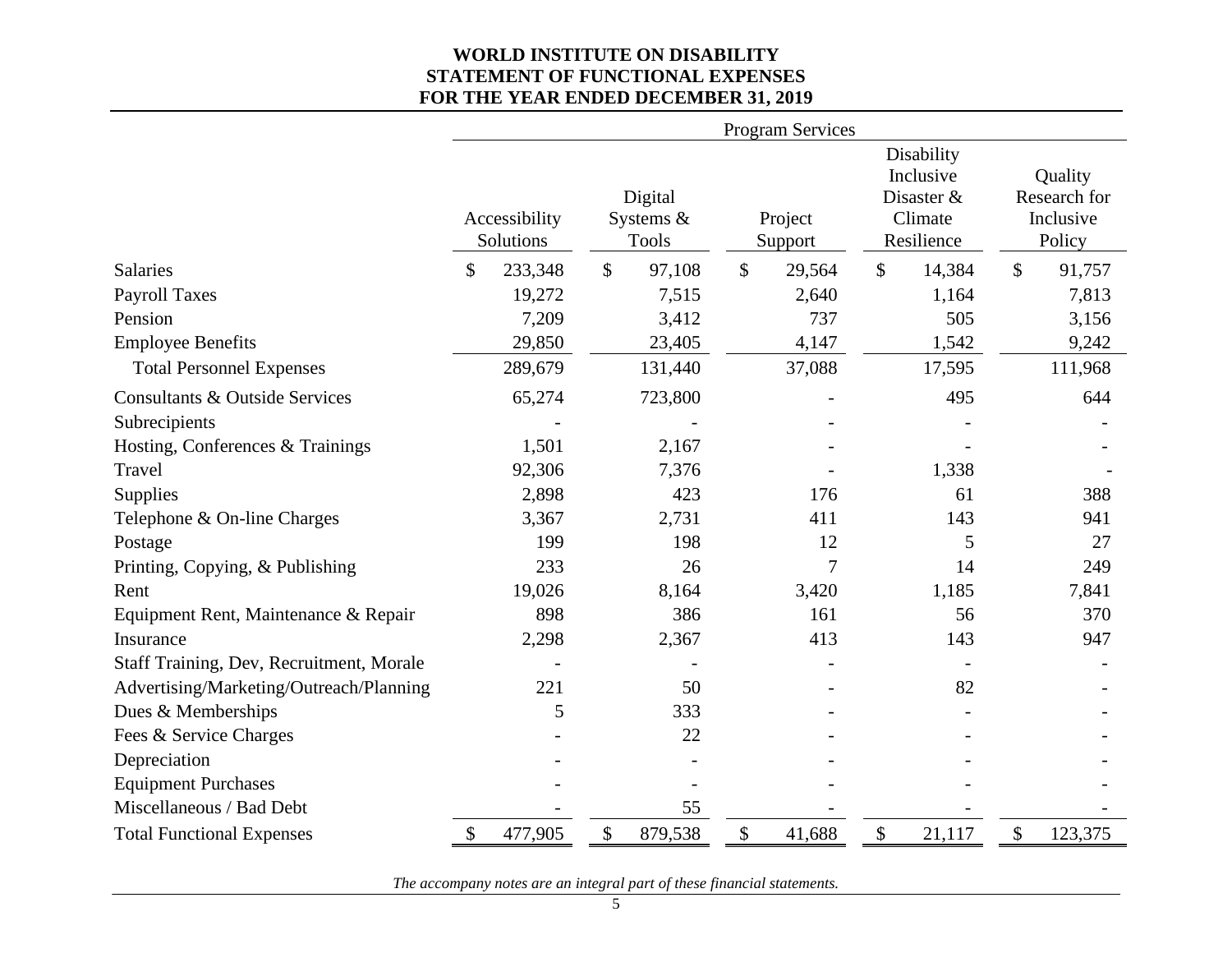#### **WORLD INSTITUTE ON DISABILITY STATEMENT OF FUNCTIONAL EXPENSES (CONTINUED) FOR THE YEAR ENDED DECEMBER 31, 2019**

|                                           | <b>Program Services</b>                          |                              |                         |                                    |               |             |
|-------------------------------------------|--------------------------------------------------|------------------------------|-------------------------|------------------------------------|---------------|-------------|
|                                           | External<br>Affairs &<br>International<br>Policy | Program<br>Services<br>Total | Management<br>& General | Development<br>$\&$<br>Fundraising |               | Total       |
| <b>Salaries</b>                           | \$<br>41,934                                     | \$<br>508,095                | \$<br>315,218           | \$<br>48,332                       | $\mathcal{S}$ | 871,645     |
| <b>Payroll Taxes</b>                      | 3,314                                            | 41,718                       | 25,040                  | 3,803                              |               | 70,561      |
| Pension                                   | 1,400                                            | 16,419                       | 9,052                   | 1,634                              |               | 27,105      |
| <b>Employee Benefits</b>                  | 1,592                                            | 69,778                       | 33,333                  | 1,213                              |               | 104,324     |
| <b>Total Personnel Expenses</b>           | 48,240                                           | 636,010                      | 382,643                 | 54,982                             |               | 1,073,635   |
| <b>Consultants &amp; Outside Services</b> |                                                  | 790,213                      | 68,699                  | 1,745                              |               | 860,657     |
| Subrecipients                             |                                                  |                              | 5,000                   | 20,000                             |               | 25,000      |
| Hosting, Conferences & Trainings          | 205                                              | 3,873                        | 2,410                   | 4,220                              |               | 10,503      |
| Travel                                    | 2,525                                            | 103,545                      | 12,883                  | 1,170                              |               | 117,598     |
| Supplies                                  | 149                                              | 4,095                        | 6,370                   | 1,167                              |               | 11,632      |
| Telephone & On-line Charges               | 377                                              | 7,970                        | 6,230                   | 422                                |               | 14,622      |
| Postage                                   | 12                                               | 453                          | 268                     | 237                                |               | 958         |
| Printing, Copying, & Publishing           | 6                                                | 535                          | 184                     | 505                                |               | 1,224       |
| Rent                                      | 3,149                                            | 42,785                       | 19,666                  | 3,512                              |               | 65,963      |
| Equipment Rent, Maintenance & Repair      | 149                                              | 2,020                        | 930                     | 166                                |               | 3,116       |
| Insurance                                 | 381                                              | 6,549                        | 6,716                   | 856                                |               | 14,121      |
| Staff Training, Dev, Recruitment, Morale  |                                                  |                              | 388                     |                                    |               | 388         |
| Advertising/Marketing/Outreach/Planning   |                                                  | 353                          |                         |                                    |               | 353         |
| Dues & Memberships                        |                                                  | 338                          | 2,471                   |                                    |               | 2,809       |
| Fees & Service Charges                    |                                                  | 22                           | 3,956                   | 814                                |               | 4,792       |
| Depreciation                              |                                                  |                              | 231                     |                                    |               | 231         |
| <b>Equipment Purchases</b>                |                                                  |                              | 1,328                   |                                    |               | 1,328       |
| Miscellaneous / Bad Debt                  |                                                  | 55                           | 102                     |                                    |               | 157         |
| <b>Total Functional Expenses</b>          | \$<br>55,193                                     | \$<br>1,598,816              | \$<br>520,475           | \$<br>89,796                       |               | \$2,209,087 |

*The accompany notes are an integral part of these financial statements.*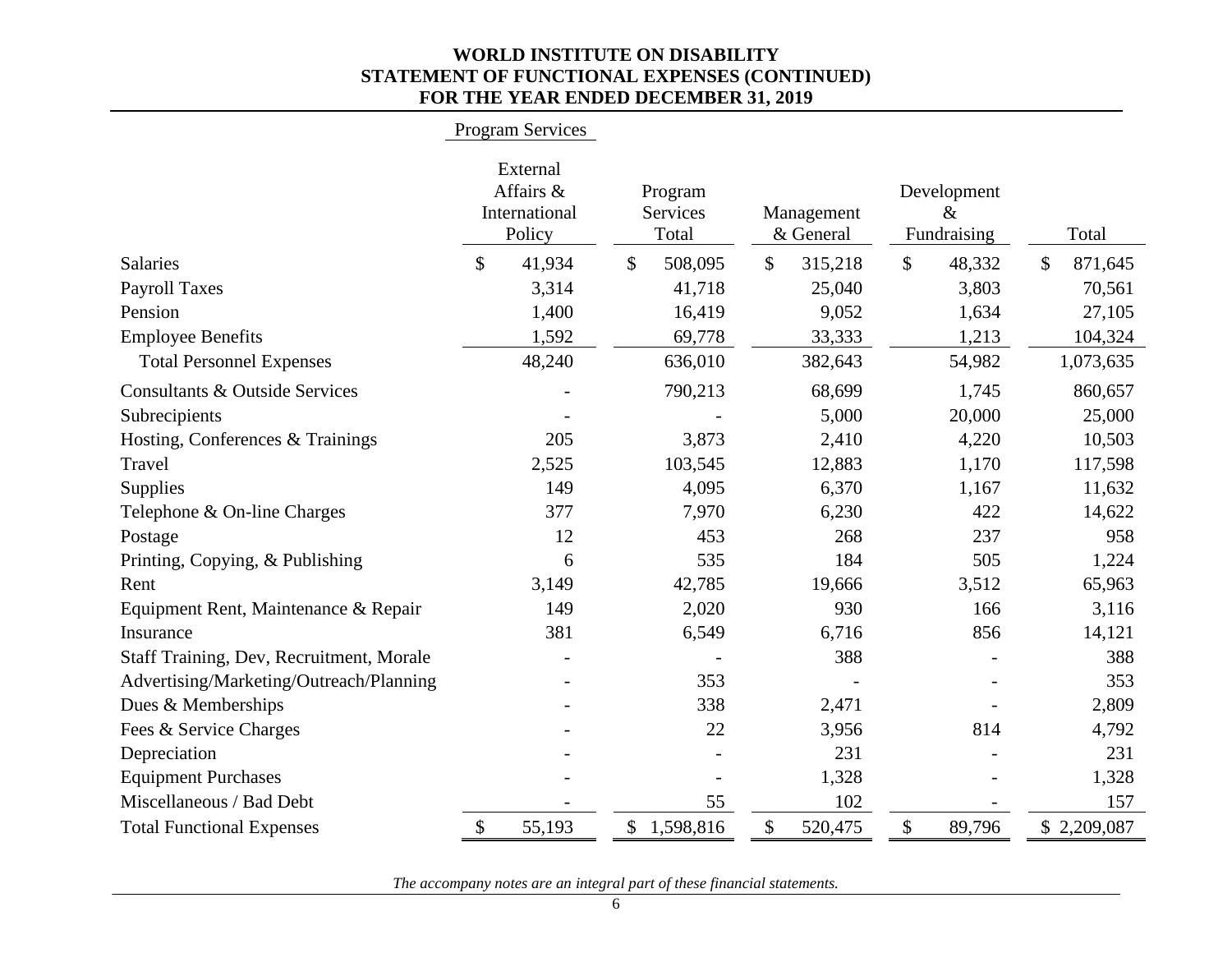## **WORLD INSTITUTE ON DISABILITY STATEMENT OF CHANGES IN CASH FLOW FOR THE YEAR ENDED DECEMBER 31, 2019**

|                                                 | <b>Without Donor</b><br>Restrictions | <b>With Donor</b><br>Restrictions | <b>Total</b><br><b>Funds</b> |
|-------------------------------------------------|--------------------------------------|-----------------------------------|------------------------------|
| <b>Cash Flows from Operating Activities:</b>    |                                      |                                   |                              |
| Change in Net Assets                            | \$<br>(108, 363)                     | \$<br>(4,228)                     | \$(112,591)                  |
| Adjustments to Reconcile Change in Net          |                                      |                                   |                              |
| Assets to Cash Used in Operating Activities     |                                      |                                   |                              |
| Depreciation                                    | 231                                  |                                   | 231                          |
| (Increase) Decrease in Operating Assets:        |                                      |                                   |                              |
| <b>Accounts Receivable</b>                      | (168, 563)                           |                                   | (168, 563)                   |
| Prepaid Expenses                                | (31,791)                             |                                   | (31,791)                     |
| Increase (Decrease) in Operating Liabilities    |                                      |                                   |                              |
| <b>Accounts Payable and Accrued Liabilities</b> | 121,779                              |                                   | 121,779                      |
| Payroll & Related Liabilities                   | (2,560)                              |                                   | (2,560)                      |
| <b>Deferred Revenue</b>                         |                                      | (447, 893)                        | (447, 893)                   |
| Net Cash Used in Operating Activities           | $\mathcal{S}$<br>(189, 267)          | \$<br>(452, 121)                  | \$<br>(641, 388)             |
| Net Decrease in Cash and Cash Equivalents       | (189, 267)                           | (452, 121)                        | (641, 388)                   |
| Cash and Cash Equivalents, December 31, 2018    | 602,525                              | 848,709                           | 1,451,234                    |
| Cash and Cash Equivalents, December 31, 2019    | 413,258<br>\$                        | 396,588<br>S                      | 809,846<br>\$                |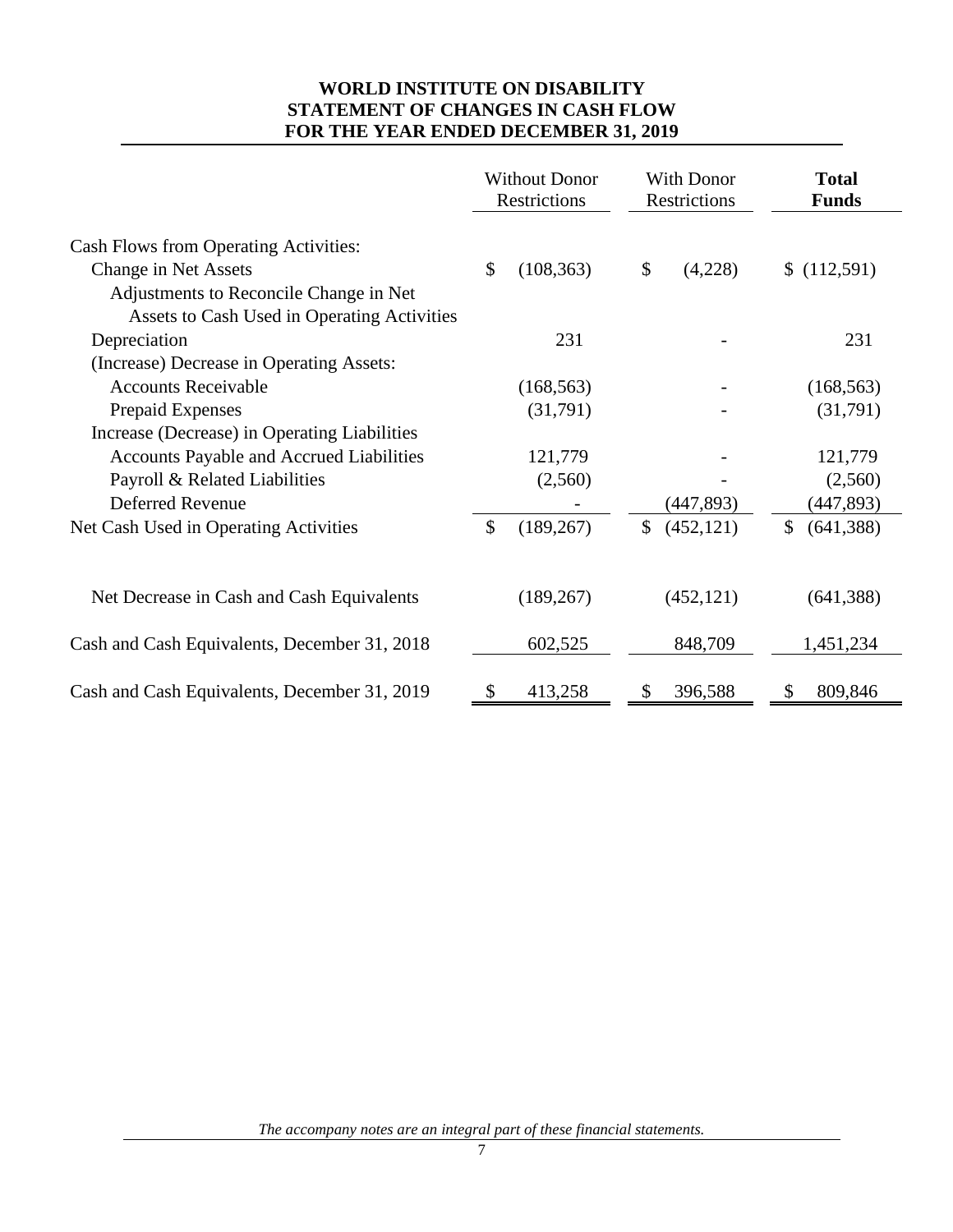# **Note 1. Organization and Basis of Presentation**

World Institute on Disability (the "Organization") is a California nonprofit public benefit organization, which was established in May 1983. The mission of the Organization in communities and nations worldwide is to eliminate barriers to full social integration and increase employment, economic security and health care for persons with disabilities. The Organization works with people who have disabilities, other disability organizations, policy-makers, corporations and foundations on issues and public policies that impact people with disabilities.

The accompanying financial statements have been prepared in accordance with accounting principles generally accepted in the United States of America (U.S. GAAP) and are presented on the accrual basis of accounting following the standards of accounting and reporting in accordance with Financial Accounting Standards Board's (FASB) Accounting Standard Update (ASU) 2016- 14, *Not-for-Profit Entities (Topic 958): Presentation of Financial Statements of Not-for-Profit Entities*, which is an enhancement to Accounting Standard Codification (ASC) 958. Under FASB ASU 2016-14, the Organization is required to report information regarding its financial position and activities according to two classes of net assets; without donor restrictions and with donor restrictions.

- Without Donor Restrictions include those assets over which the Board of Directors has discretionary control in carrying out the operations of the Organization. Under this category, the Organization maintains an operating fund and other funds as designated by the Board for specific purposes. The Organization has elected to report as an increase in without donor restrictions net assets any restricted revenue received in the current period for which the restrictions have been met in the current period.
- With Donor Restrictions include those assets subject to donor restrictions and for which the applicable restrictions were not met as of the end of the current reporting period. These net assets also include assets subject to non-expiring donor restrictions, such as endowments.

In the opinion of management, the accompanying financial statements include all necessary adjustments for a fair presentation of the financial position and the results of operations for the period presented.

# **Note 2. Summary of Significant Accounting Policies**

# **Revenue Recognition**

Contributions are recognized as revenue when received or unconditionally promised. Contributions are recorded as with or without donor restrictions depending on the existence and/or nature of any donor restrictions.

All donor-restricted contributions are reported as increases in net assets with donor restrictions, depending on the nature of restriction. When a restriction expires (that is, when a stipulated time restriction ends or purpose restriction is accomplished), net assets with donor restrictions are reclassified to net assets without donor restrictions and reported in the statement of activities as net assets released from restrictions.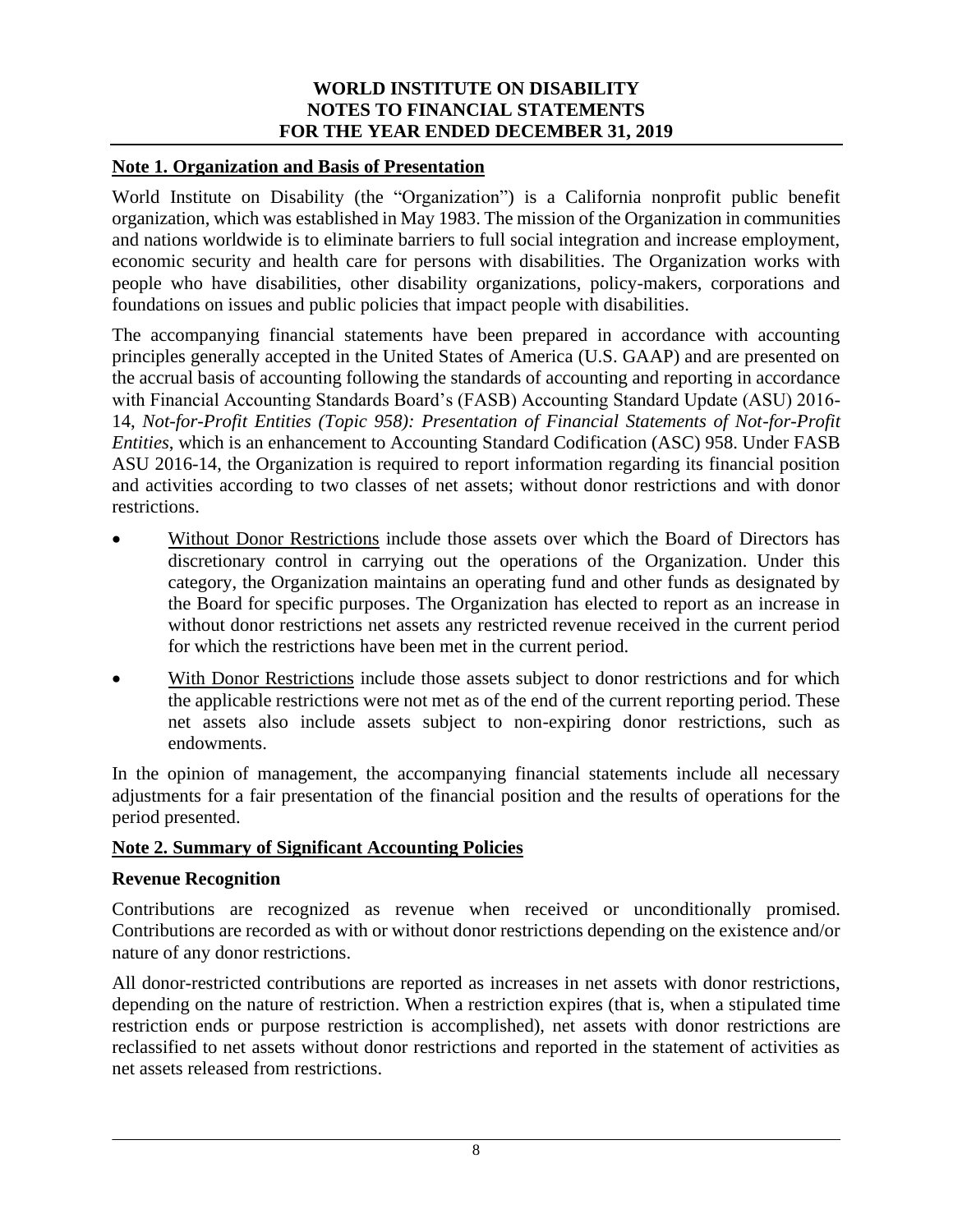## **Note 2. Summary of Significant Accounting Policies (continued)**

## **Income Tax**

The Organization is exempt from Federal income taxes under section  $501(c)(3)$  of the Internal Revenue Code and from California Franchise taxes under Section 23701(d) of the Revenue and Taxation Code. The Organization is only required to submit annual federal and state informational returns, therefore, no provision for federal and/or state income taxes are included in the financial statements.

## **Income Taxes**

Generally accepted accounting principles provide accounting and disclosure guidance about positions taken by an organization in its tax returns that might be uncertain. Management has considered its tax positions and believes that all the positions taken by the Organization in its federal and state exempt organization tax returns are more likely than not to be sustained upon examination.

The Organization files information returns in the U.S. federal jurisdiction and the State of California. The Organization's open tax years subject to examination by taxing authorities include 2019, 2018, and 2017. The California state return is subject to an additional year and therefore the 2016 return is open as well.

## **Donated Services**

Donated services are recognized as contributions if the services (a) create or enhance non-financial assets or (b) require specialized skills, performed by people with those skills, and would otherwise be purchased by the Organization.

## **Cash and Cash Equivalents**

The Organization considers cash and instruments that can be converted into cash within a shortterm and have maturities of three months or less to be cash equivalents, see Note 3. At December 31, 2019, the cash and cash equivalents consisted of the following:

| Cash                                   | 615,700 |
|----------------------------------------|---------|
| Mutual fund                            | 194,146 |
| <b>Total Cash and Cash Equivalents</b> | 809,846 |

## **Property and Equipment**

All acquisitions of property and equipment in excess of \$2,500 and all expenditures for repair and maintenance, renewals, and betterments that materially prolong the useful lives of assets are capitalized. Property and equipment are stated at cost or, if donated, at the approximate fair market value at the time of date of donation. Depreciation is computed using the straight-line method over the estimated useful life of the property and equipment.

Total depreciation expense for the year ended December 31, 2019 was \$231.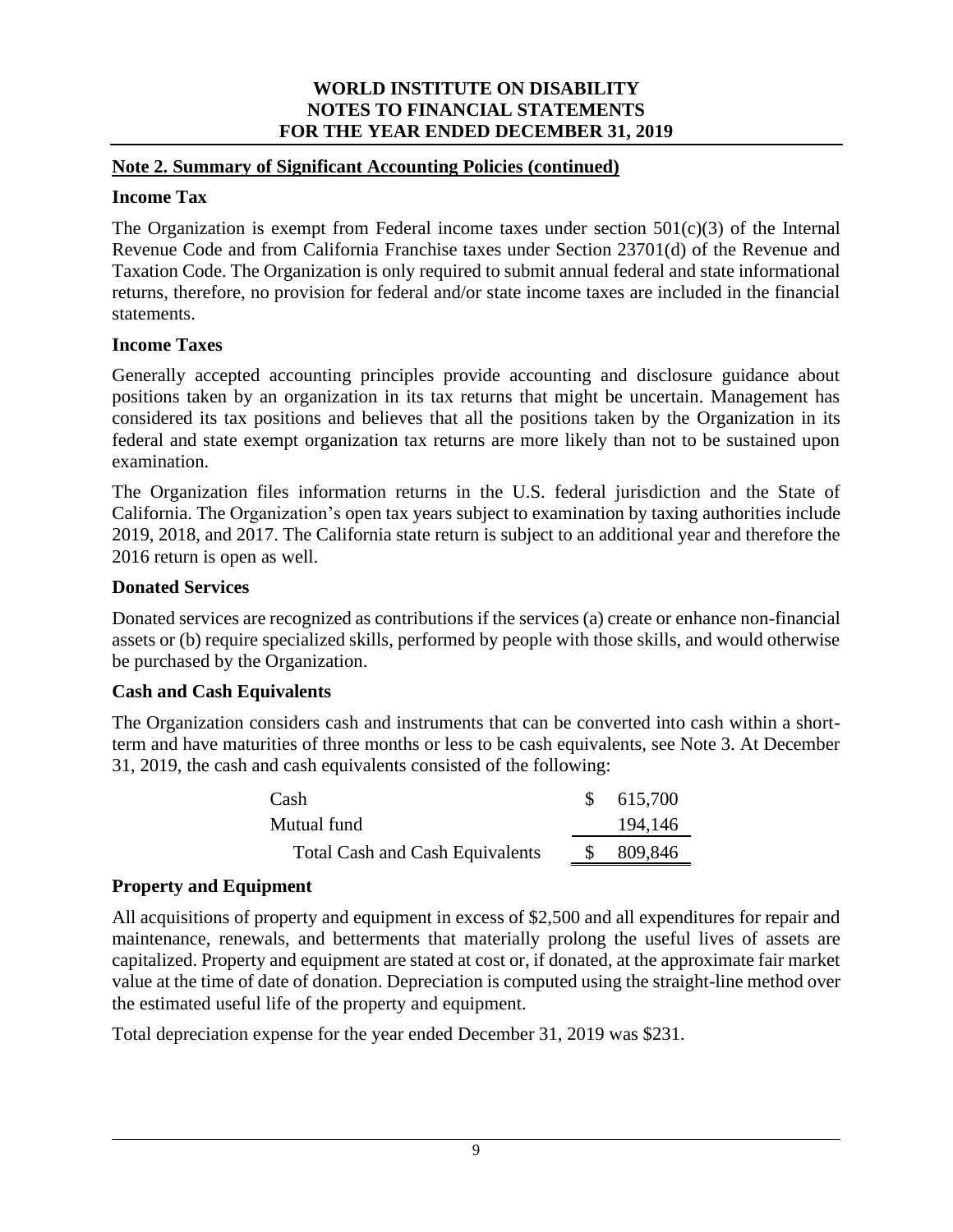# **Note 2. Summary of Significant Accounting Policies (continued)**

## **Use of Estimates**

The preparation of financial statements, in conformity with U.S. GAAP, requires management to make estimates and assumptions that affect the reported amounts of assets and liabilities, and disclosure of contingent assets and liabilities at the date of the financial statements and the reported amounts of revenues and expenses during the reporting period. Actual results could be different from those estimates.

Significant items subject to such estimates and assumptions include the useful lives of property and equipment, and other contingencies. These estimates and assumptions are based on management's best estimates and judgment. Management evaluates its estimates and assumptions on an ongoing basis using historical experience and other factors, including the current economic environment. Management believes its estimates to be reasonable under the circumstances. The current economic environment has increased the degree of uncertainty inherent in those estimates and assumptions. As future events and their effects cannot be determined with precision, actual results could differ significantly from these estimates.

# **Long-Lived Assets**

The Organization's long-lived assets are reviewed for impairment whenever events or changes in circumstances indicate the carrying value of an asset may not be recoverable. Recoverability of assets to be held and used is measured by a comparison of the carrying amount of an asset to the future expected cash flows expected to be generated by the asset. If the carrying amount of an asset exceeds its estimated future cash flows, an impairment charge is recognized to the extent the carrying amount of the asset exceeds the fair value of the asset. Assets to be disposed of are reported at the lower of their carrying amount or the fair value of the asset, less costs to sell.

No impairment loss was recognized for the year ended December 31, 2019.

# **Functional Allocation of Expenses**

The costs of providing the various programs and other activities have been summarized on a functional basis in the statement of activities. Accordingly, certain costs have been allocated among the programs and supporting services benefitted.

## **Subsequent Events**

The Organization has evaluated events and transactions that occurred after the statement of financial position date through September 21, 2020, the date the financial statements were available to be issued, and determined that any events which require adjustment to, or disclosure in the accompanying financial statements have been included.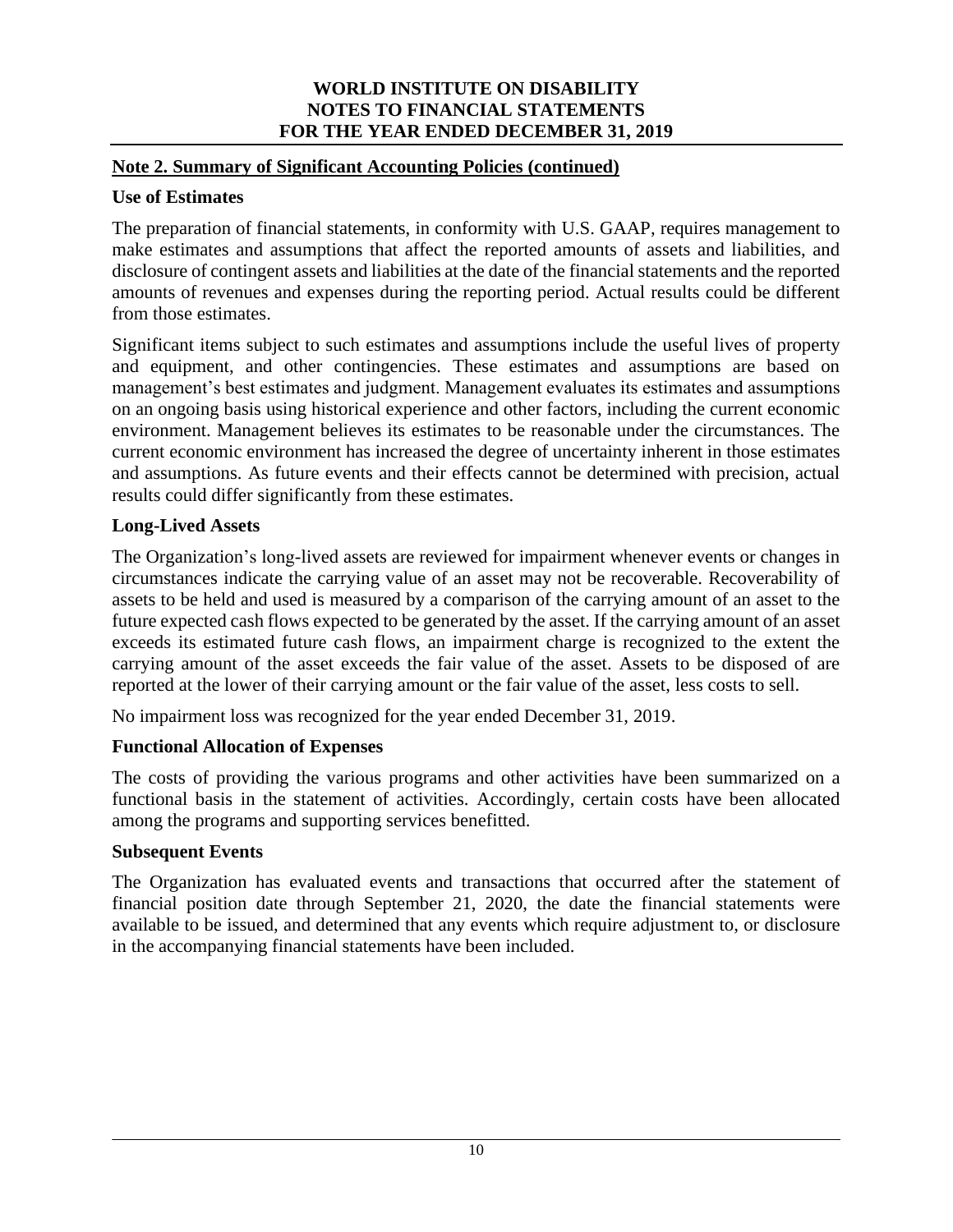# **Note 2. Summary of Significant Accounting Policies (continued)**

## **Recent Accounting Standards**

In February 2016, the FASB issued ASU No. 2016-02, *Leases (Topic 842)*: (ASU 2016-02) Under ASU 2016-02, an entity will be required to recognize assets and liabilities for the rights and obligations created by leases on the entity's statement of financial position for both finance and operating leases. For leases with a term of 12 months or less, an entity can elect to not recognize lease assets and lease liabilities and expense the lease over a straight-line basis for the term of the lease. ASU 2016-02 will require new disclosures that depict the amount, timing, and uncertainty of cash flows pertaining to an entity's leases. Organizations are required to adopt the new standard using a modified retrospective approach for annual and interim periods beginning after December 15, 2019. Early adoption of ASU 2016-02 is permitted. When adopted, the Organization does not expect ASU 2016-02 to have a material impact on its statement of activities, net assets or cash flows. The impact of ASU 2016-02 on the Organization's financial position will be based on leases outstanding at the time of adoption.

## **Note 3. Concentration of Credit Risk**

The Organization maintains its cash accounts with a bank. Generally, accounts with the bank are insured by the Federal Deposit Insurance Corporation up to \$250,000. As of December 31, 2019, there was one account that exceeded the insured amount.

## **Note 4. Contracts and Grants Receivable**

Receivables represent unconditional promises to give to the Organization by foundations and amounts owed to the Organization by government agencies for services performed and costs advanced on behalf of the Federal government. No provision for uncollectible amounts has been made as the Organization deems the possibility that these amounts will not be collected to be remote. As of the auditor's report date, all of the accounts receivable shown on the statement of financial position had been collected.

## **Note 5. Furniture and Equipment**

Property and equipment consist of the following at December 31, 2019:

| Computers                         | 53,286    |
|-----------------------------------|-----------|
| Furniture, Fixtures and Equipment | 22,940    |
| Total                             | 76,226    |
| <b>Accumulated Depreciation</b>   | (76, 053) |
| Property and Equipment, Net       | 173       |

## **Note 6. Lines of Credit**

As of December 31, 2019, the Organization had a revolving line of credit in the form of a credit card. The balance at year-end of \$1,156 was calculated but not recorded at year-end due to immateriality.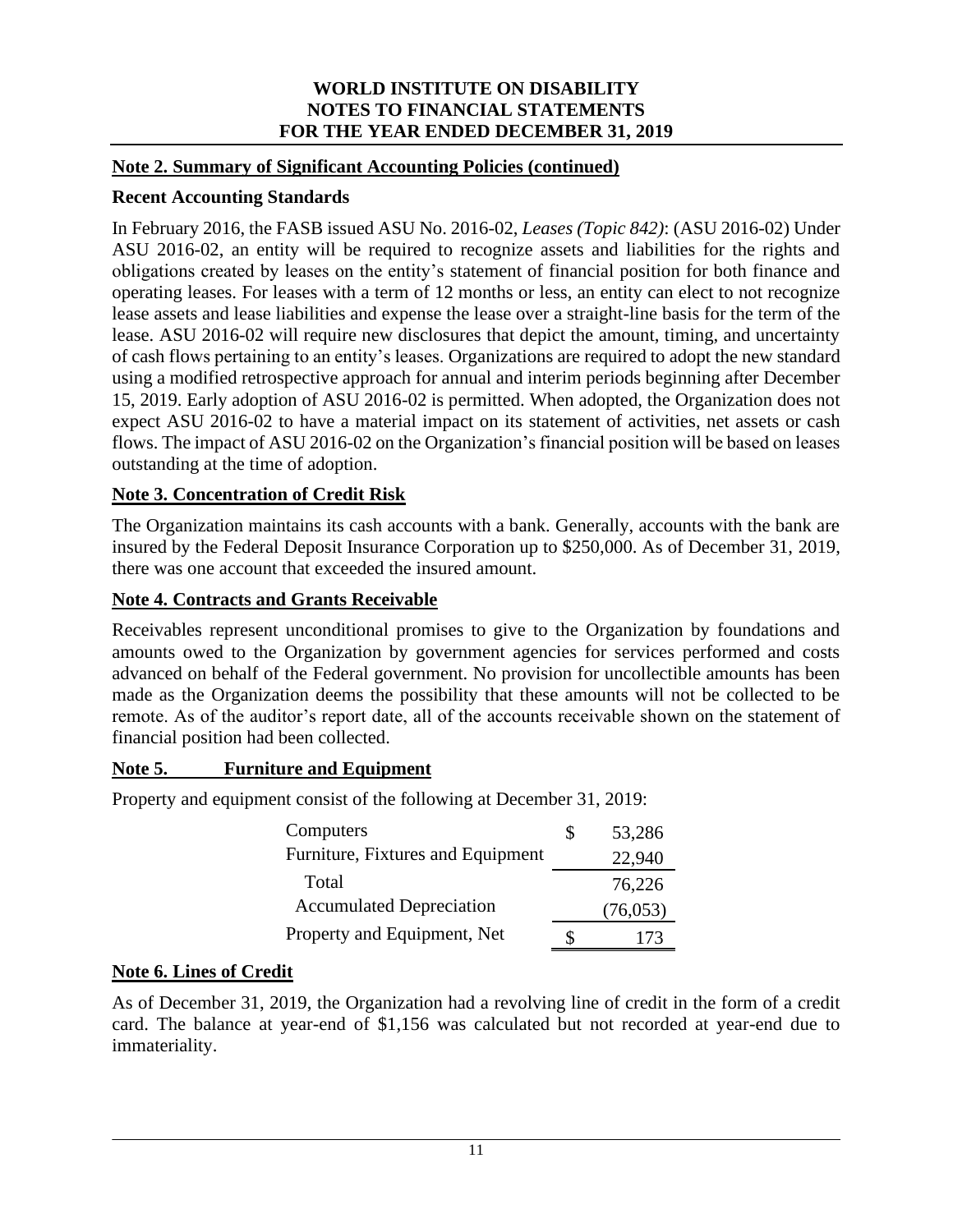# **Note 7. Related Party Transactions/Commitments**

The Ed Roberts Campus (ERC) is a California nonprofit  $(501(c)(3))$  corporation that was formed by seven disability organizations that share a common history in the Independent Living Movement of People with Disabilities. The Organization is one of seven governing board members of the ERC. The ERC was formed to plan, develop and construct a universally designed, transitoriented campus (the "Building") located at the Ashby BART Station in Berkeley, California.

As part of the closing agreement, the Organization and other board member agencies agreed to be individually and collectively potentially liable for the debt on the Building. The Organization's management considers the possibility of the Organization being actually liable for any portion of this debt remote as the Building securing the debt is worth substantially more than the outstanding debt.

Per the governing bylaws of ERC, the Organization is entitled to a seat on the board of directors. The number of board members will vary between a minimum of five and a maximum of ten.

In July 2013, the Organization entered into a lease agreement with ERC for office space in the building. The lease is for 17 years which will expire in September 2030. The base rent on the lease is subject to annual increases/decreases, based on Consumer Price Index changes. Due to the uncertainty of those changes, the future minimum rental payments are based off of the rent expense at the time of the auditor's report date. The deposits shown on the statement of financial position relate to this lease. Estimated future minimum rental payments under the lease, as of December 31, are as follows:

| <b>Year Ending</b> | Total   |
|--------------------|---------|
| 2020               | 34,068  |
| 2021               | 34,068  |
| 2022               | 34,068  |
| 2023               | 34,068  |
| 2024               | 34,068  |
| Thereafter         | 195,891 |
| Total              | 366,231 |

# **Note 8 . Benefit Plan**

The Organization implemented a defined contribution pension plan for the benefit of its employees. The plan allows employee contributions and is administered by ADP. Under the plan, a predetermined contribution is made to the account of each employee based on monthly compensation levels and accrued for their benefit. There is no age requirement for participation in the plan. Employees may begin participation on the first day of the month after a 12 consecutive month period in which they complete 1,000 hours of service. Contributions are fully vested at time of contribution. During the year ended December 31, 2019, the Organization contributed \$23,626 an amount equal to three percent of covered employees' compensation.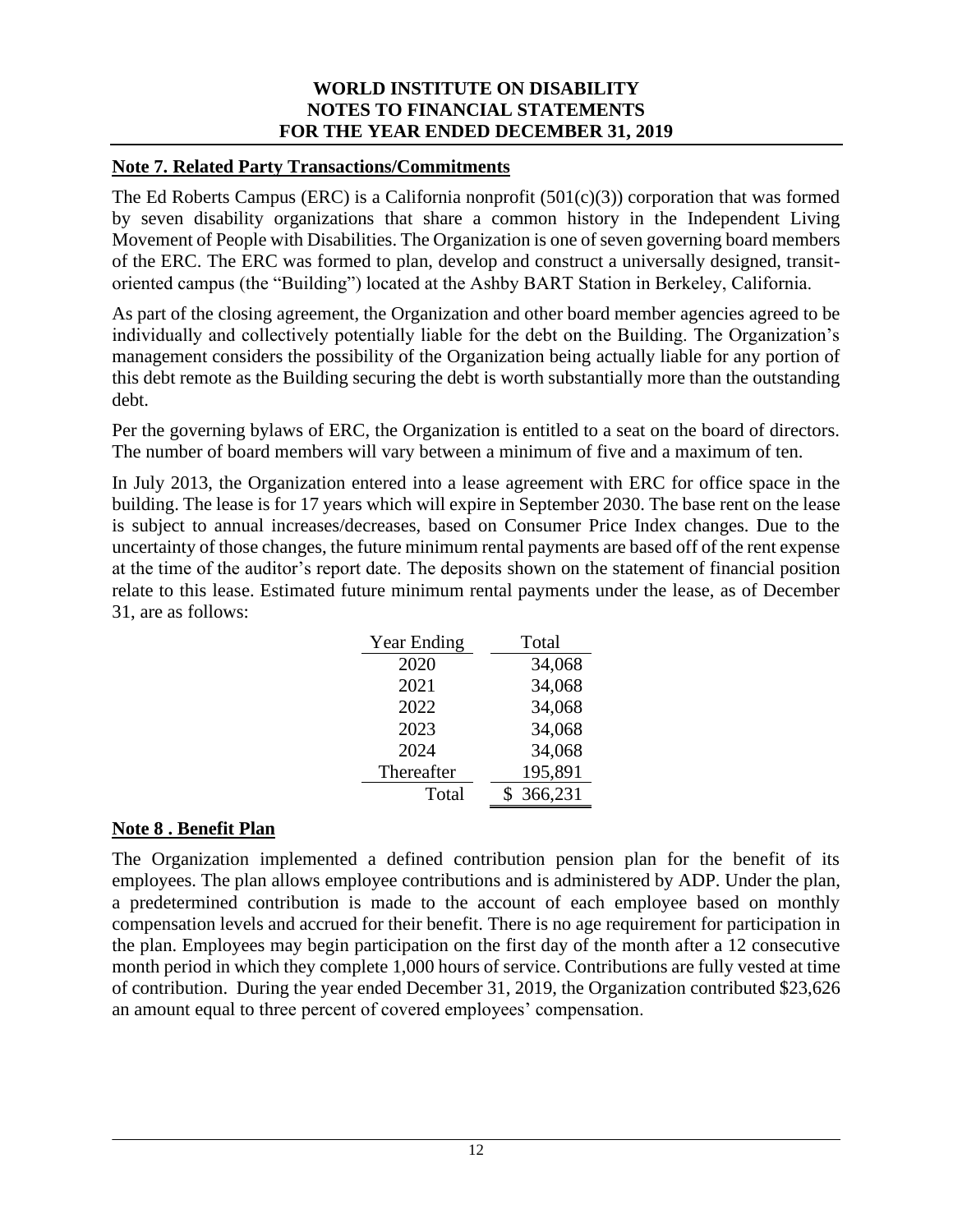# **Note 9. Net Assets with Donor Restrictions**

Net assets with donor restrictions as of December 31, 2019 are summarized as follows:

|                            |                      | Awarded/<br>Received | Released<br>From            |                |
|----------------------------|----------------------|----------------------|-----------------------------|----------------|
|                            | Beginning<br>of Year | During the<br>Year   | Restrictions<br>During Year | End of<br>Year |
| Access to Assets           | \$208,153            | \$244,684            | \$202,683                   | \$250,154      |
| <b>MTC/DISC Initiative</b> | 784                  | 154,909              | 152,958                     | 2,735          |
| Career Access              | 68                   |                      |                             | 68             |
| WID <sub>E3</sub>          | 61,469               | 2,200                | 54,320                      | 9,349          |
| <b>PHI</b> Grant           |                      | 10,552               | 6,612                       | 3,940          |
| Total                      | \$270,474            | \$412,345            | S.<br>416,573               | 266,246        |

## **Note 10. Contingencies**

The Organization receives a portion of its support from federal, state and the local governments. A significant reduction in the level of this support, if this were to occur, may have an effect on the Organization's program and activities.

Grant awards require the fulfillment of certain conditions as set forth in the instrument of the grant. Failure to fulfill the conditions could result in the return of the funds to the grantors. The Organization deems this contingency remote since by accepting the grants and their terms, it has accommodated the objectives of the Organization to the provisions of the grants. The Organization's management is of the opinion that they have complied with the terms of all grants

During 2019 the Organization received approximately 25% of its revenue from one company. A significant reduction in the level of this support, if this were to occur, may have an effect on the Organization's program and activities.

## **Note 11. Subsequent Events**

In May 2020, the Organization entered into a Paycheck Protection Promissory (PPP) note in the amount of \$205,303 with Wells Fargo. This loan, which is established by the United States Small Business Administration (SBA) and USA Cares Act, provided the Organization with cash needed to compensate its employees. This note carries an interest rate of 1.0% and requires monthly payments of \$8,644 commencing in October 2020 through May 2022. There are stipulations for this SBA loan that could lead to loan forgiveness if certain criterions are met. The Organization believes that it is meeting these criterions and will not be obligated to repay this loan.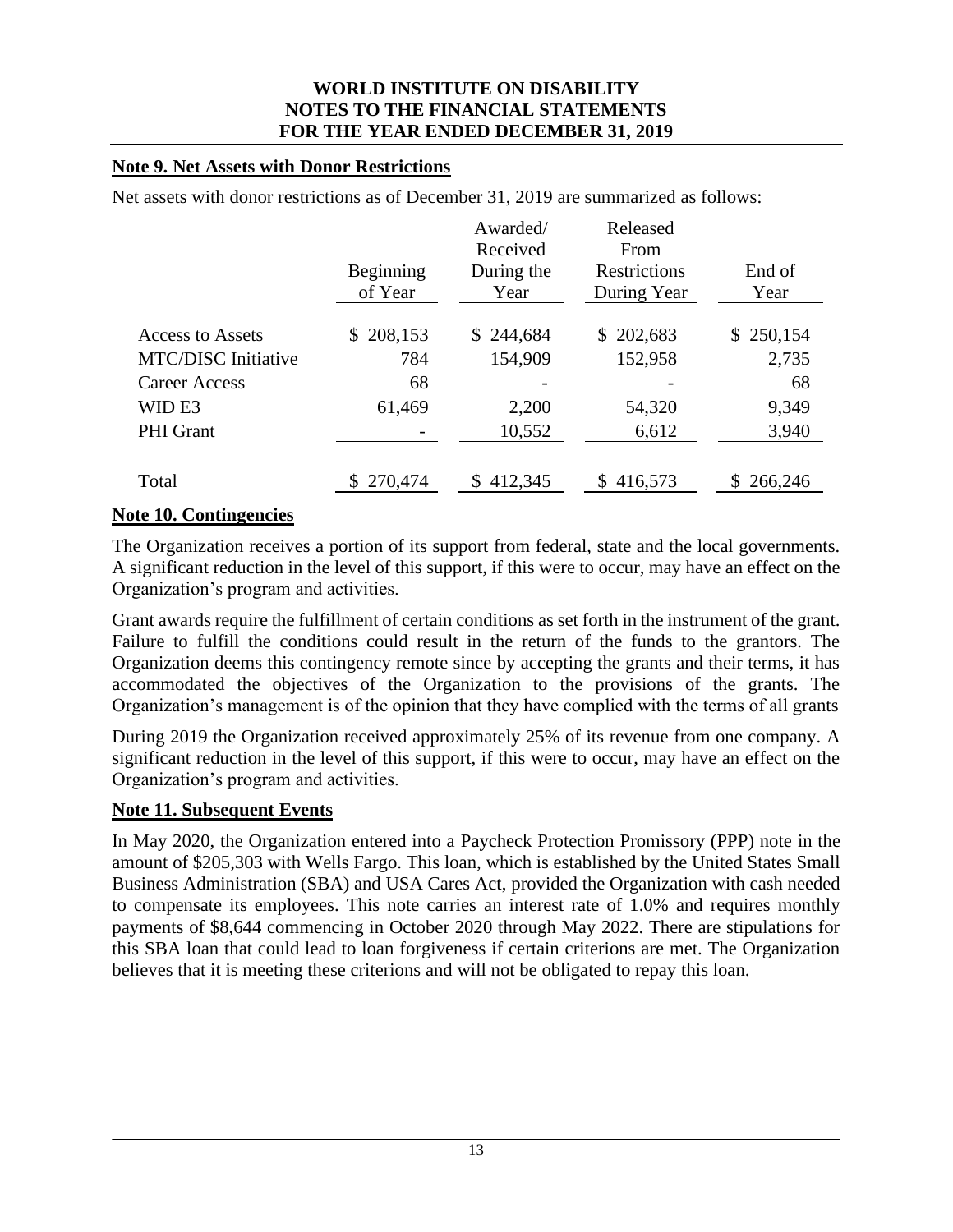**SUPPLEMENTARY INFORMATION AUDITED**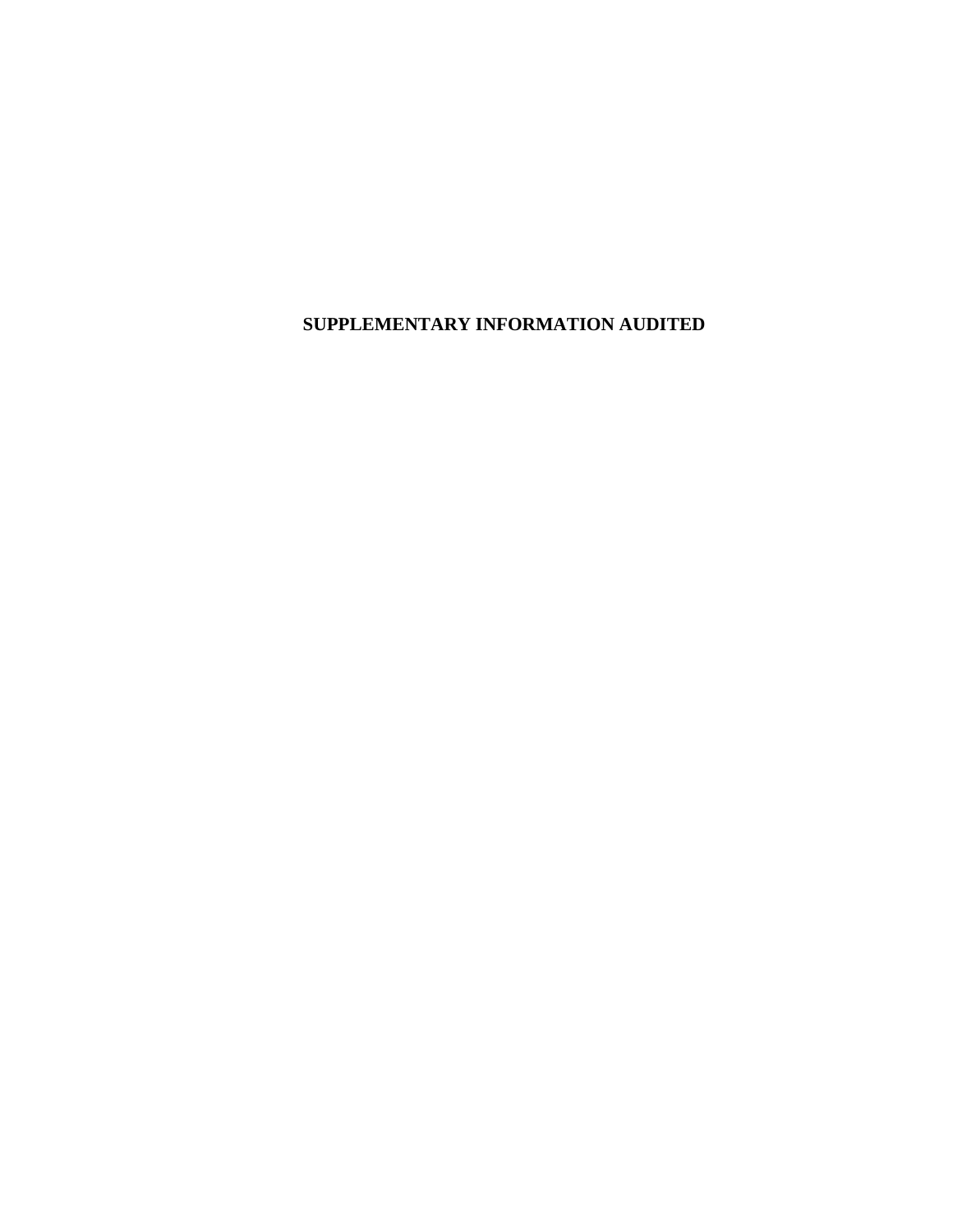## **WORLD INSTITUTE ON DISABILITY SCHEDULE OF EXPENDITURES OF FEDERAL AWARDS FOR THE YEAR ENDED DECEMBER 31, 2019**

| Federal Grantor/Program Title                                                                                                                                                                                                                                                                    | Federal<br><b>CFDA</b><br>Number | Agency or<br>Pass-through<br>Number |               | Federal<br>Revenue<br>Recognized | Program<br>Expenditure<br>S |
|--------------------------------------------------------------------------------------------------------------------------------------------------------------------------------------------------------------------------------------------------------------------------------------------------|----------------------------------|-------------------------------------|---------------|----------------------------------|-----------------------------|
| <b>U.S. Department of Education</b>                                                                                                                                                                                                                                                              |                                  |                                     |               |                                  |                             |
| <b>Pass Through Programs:</b>                                                                                                                                                                                                                                                                    |                                  |                                     |               |                                  |                             |
| Office of Special Education and Rehabilitative Services (OSERS)-Rehabilitation<br>Services Administration (RSA)<br><b>Vocational Rehabilitation Grants to States</b><br>- Through the Arizona Department of Economic Security (ADES)<br>- Development Work on AZ Disability Benefits 101 Website | 84.126A                          | Unknown                             | \$            | 164,150                          | 164,150                     |
| Office of Special Education and Rehabilitative Services (OSERS)-Office of Special<br><b>Education Programs (OSEP)</b><br><b>Special Education Grants to States</b><br>- Through the Southeastern Minnesota Center for Independent Living (SEMCIL)                                                | 84.027A                          | H027A150087                         | $\mathcal{S}$ | 1,592                            | 1,592                       |
| -Development Work on MN Disability Benefits 101 Website                                                                                                                                                                                                                                          |                                  |                                     |               |                                  |                             |
| Office of Special Education and Rehabilitative Services (OSERS)-Rehabilitation<br>Services Administration (RSA)<br>- Through the Southeastern Minnesota Center for Independent Living (SEMCIL)                                                                                                   |                                  | Unknown                             | $\mathcal{S}$ | 984                              | \$<br>984                   |
| -Development Work on MN Disability Benefits 101 Website                                                                                                                                                                                                                                          |                                  |                                     |               |                                  |                             |
| Rehabilitation Services Administration (RSA)                                                                                                                                                                                                                                                     | 84.126A                          | H126A180036<br>&                    | \$            | 9,357                            | \$<br>9,357                 |
| <b>Vocational Rehabilitation Grants to States</b><br>- Through the State of Missouri, Department of Elementary and Secondary<br>Education                                                                                                                                                        |                                  | H126A190036                         |               |                                  |                             |
| - Office of Adult Learning and Rehabilitation Services, Vocational Rehabilitation                                                                                                                                                                                                                |                                  |                                     |               |                                  |                             |
| - Development Work on MO Disability Benefits 101 Website                                                                                                                                                                                                                                         |                                  |                                     |               |                                  |                             |
| <b>Total U.S. Department of Education</b>                                                                                                                                                                                                                                                        |                                  |                                     |               | \$176,083                        | \$<br>176,083               |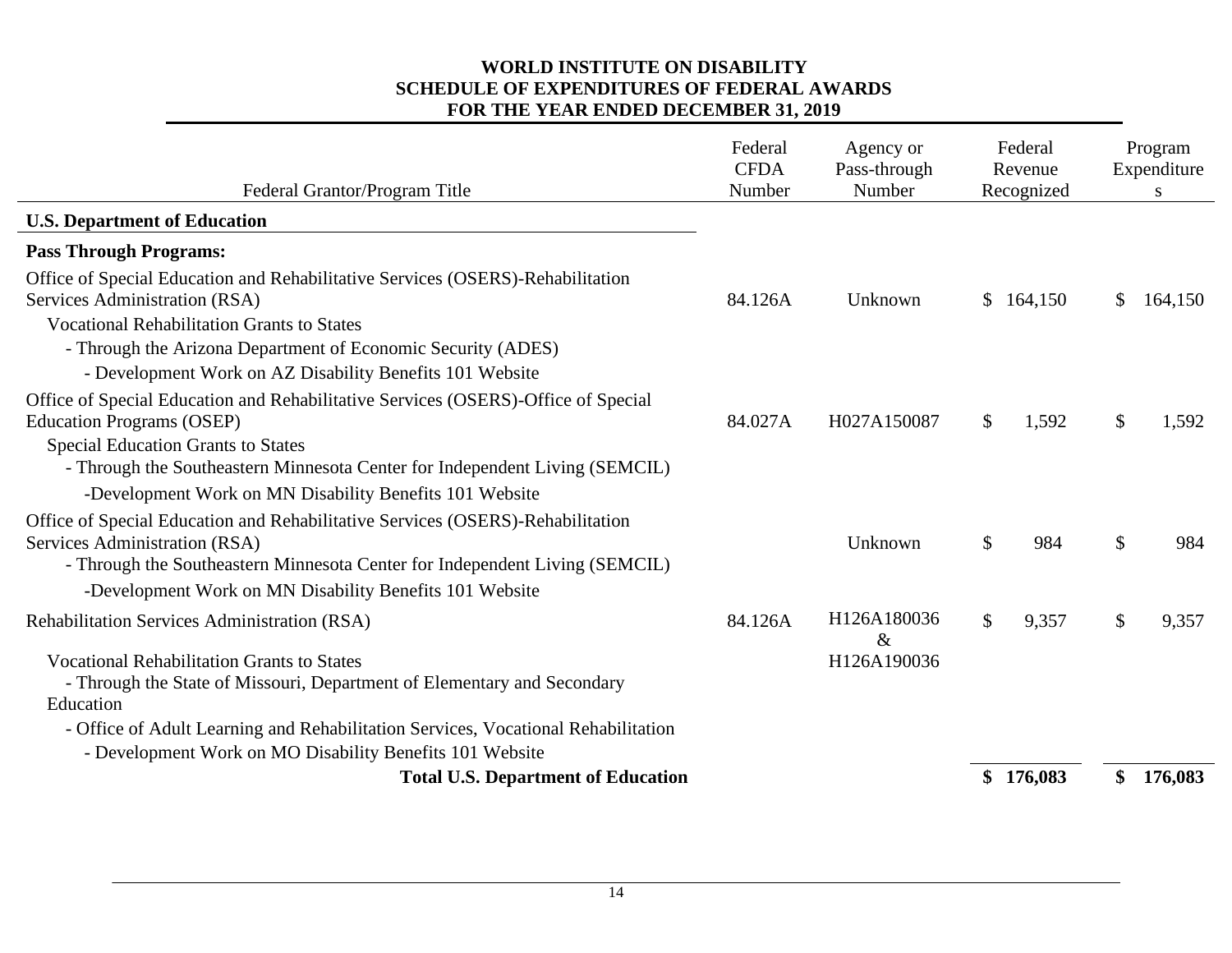## **WORLD INSTITUTE ON DISABILITY SCHEDULE OF EXPENDITURES OF FEDERAL AWARDS (CONTINUED) FOR THE YEAR ENDED DECEMBER 31, 2019**

| Federal Grantor/Program Title                                                                                                                                                                                                                                  | Federal<br><b>CFDA</b><br>Number | Agency or<br>Pass-through<br>Number | Federal<br>Revenue<br>Recognized | Program<br>Expenditures |
|----------------------------------------------------------------------------------------------------------------------------------------------------------------------------------------------------------------------------------------------------------------|----------------------------------|-------------------------------------|----------------------------------|-------------------------|
| <b>U.S. Department of Health and Human Services</b>                                                                                                                                                                                                            |                                  |                                     |                                  |                         |
| <b>Pass Through Programs:</b>                                                                                                                                                                                                                                  |                                  | Grant No.                           |                                  |                         |
| Association on Community Living (ACL)<br>DD Act State Councils on Developmental Disabilities<br>- Through the Kentucky Commonwealth Council on Developmental<br>Disabilities (KCCDD)<br>-Development Work on KY Disability Benefits 101 Website                | 93.630                           | 1802KYBSDD-00                       | \$27,046                         | 27,046<br>$\mathbb{S}$  |
| Substance Abuse and Mental Health Services Administration (SAMHSA)<br><b>Center for Mental Health Services</b><br>- Through the Michigan Association of Community Mental Health Boards<br>(MACMHB)<br>- Development Work on MI Disability Benefits 101 Website | 93.958                           | Unknown                             | $\mathbb{S}$<br>78,399           | $\mathbb{S}$<br>78,399  |
| Centers for Medicare and Medicaid Services (CMS)<br>- Through the State of Minnesota, Department of Human Services<br>- Development Work on MN Housing Benefits 101 Website                                                                                    | 93.791                           | Unknown                             | \$<br>164                        | $\mathcal{S}$<br>164    |
| Centers for Medicare and Medicaid Services (CMS)<br><b>Medical Assistance Program</b><br>- Through the State of Missouri, Department of Mental Health, Division of<br><b>Behavioral Health</b><br>- Development Work on MO Disability Benefits 101 Website     | 93.778                           | Unknown                             | \$<br>2,576                      | $\mathbb{S}$<br>2,576   |
| Association on Community Living (ACL)<br>DD Act State Councils on Developmental Disabilities<br>- Through the State of Missouri Developmental Disabilities Council<br>- Development Work on MO Disability Benefits 101 Website                                 | 93.630                           | Unknown                             | \$19,955                         | $\mathbb{S}$<br>19,955  |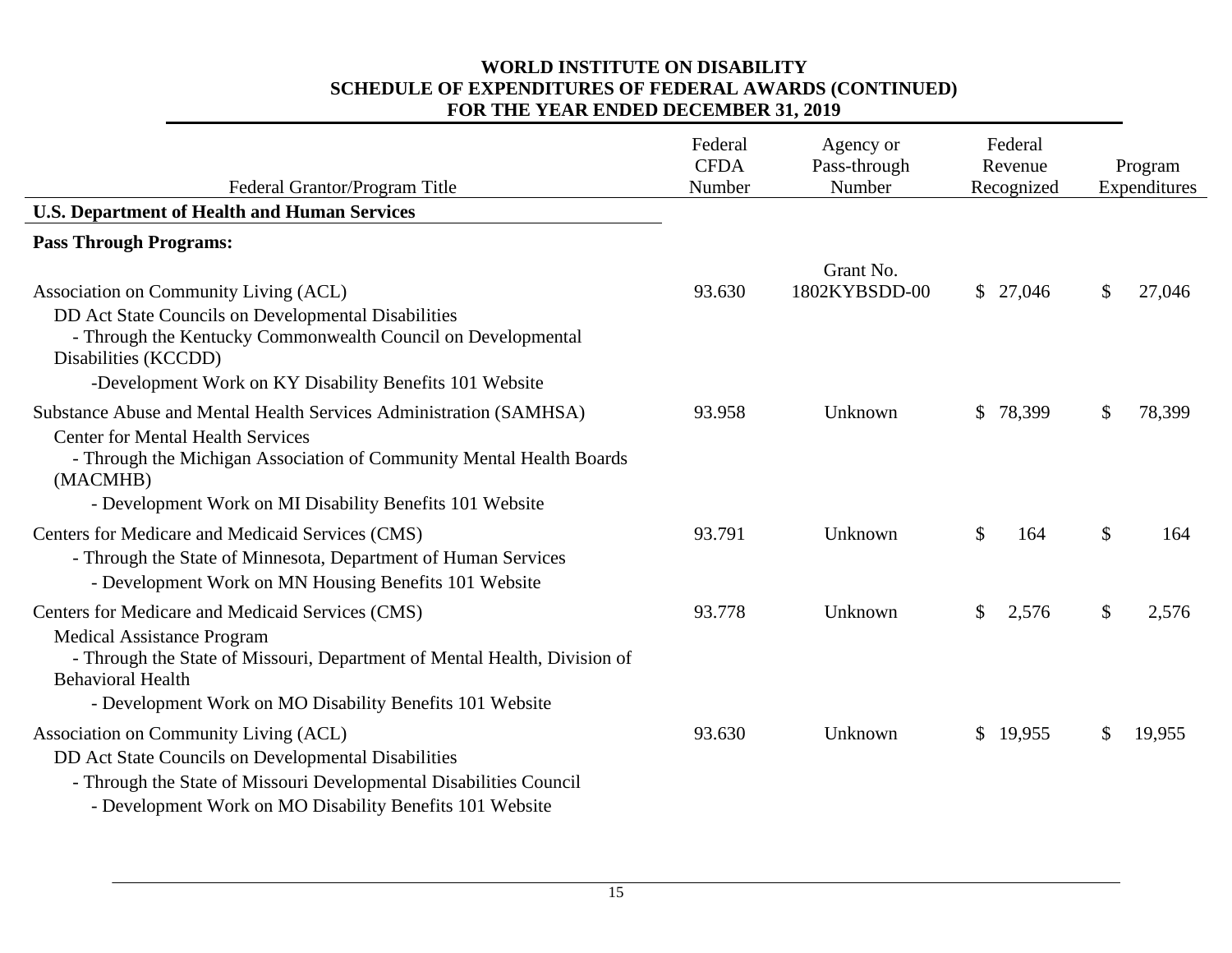|                                                                                                                                                                  | Federal<br><b>CFDA</b> | Agency or<br>Pass-through | Federal<br>Revenue<br>Recognized |         | Program<br>Expenditures |         |
|------------------------------------------------------------------------------------------------------------------------------------------------------------------|------------------------|---------------------------|----------------------------------|---------|-------------------------|---------|
| Federal Grantor/Program Title                                                                                                                                    | Number                 | Number                    |                                  |         |                         |         |
| <b>U.S. Department of Health and Human Services (continued)</b>                                                                                                  |                        |                           |                                  |         |                         |         |
| <b>Association on Community Living (ACL)</b>                                                                                                                     | 93.325                 | <b>OSILC Grant ID:</b>    | \$                               | 2,500   | \$                      | 2,500   |
| Paralysis Resource Center (PRC)                                                                                                                                  |                        | ACL-WID_20_01             |                                  |         |                         |         |
| - Through the State of Ohio Statewide Independent Living Center                                                                                                  |                        |                           |                                  |         |                         |         |
| - Misc. Consulting and Training on Disability Issues                                                                                                             |                        |                           |                                  |         |                         |         |
| Total U.S. Department of Health & Human Services                                                                                                                 |                        |                           | \$                               | 130,640 | \$                      | 130,640 |
| <b>U.S. Department of Transportation</b>                                                                                                                         |                        |                           |                                  |         |                         |         |
| <b>Pass Through Programs:</b>                                                                                                                                    |                        |                           |                                  |         |                         |         |
| <b>Federal Transit Administration</b><br>Metropolitan Transportation Planning and State and Non-Metropolitan<br>Planning and Research                            | 20.505                 | Unknown                   | \$                               | 154,909 | \$                      | 154,909 |
| - Through State of California Metropolitan Transportation Commission<br>-Sustainable Communities and Climate Resilience for People with<br>Disabilities project. |                        |                           |                                  |         |                         |         |
| <b>Total U.S. Department of Transportation</b>                                                                                                                   |                        |                           | \$                               | 154,909 | \$                      | 154,909 |
| <b>U.S. Department of Labor</b>                                                                                                                                  |                        |                           |                                  |         |                         |         |
| <b>Pass Through Programs:</b>                                                                                                                                    |                        |                           |                                  |         |                         |         |
| Employment and Training Administration (ETA) & Office of Disability<br><b>Employment Policy (ODEP)</b>                                                           | 17.207                 | M7106129                  | \$                               | 22,922  | \$                      | 22,922  |
| Disability Employment Initiative (DEI) Round 7                                                                                                                   |                        |                           |                                  |         |                         |         |
| - Through State of California Employment Development Department<br>-Development Work on CA Disability Benefits 101 Website, 1/1/2019<br>to 12/31/2019            |                        |                           |                                  |         |                         |         |
| <b>Total U.S. Department of Labor</b>                                                                                                                            |                        |                           | \$                               | 22,922  | \$                      | 22,922  |
|                                                                                                                                                                  |                        |                           |                                  |         |                         |         |

#### **WORLD INSTITUTE ON DISABILITY SCHEDULE OF EXPENDITURES OF FEDERAL AWARDS (CONTINUED) FOR THE YEAR ENDED DECEMBER 31, 2019**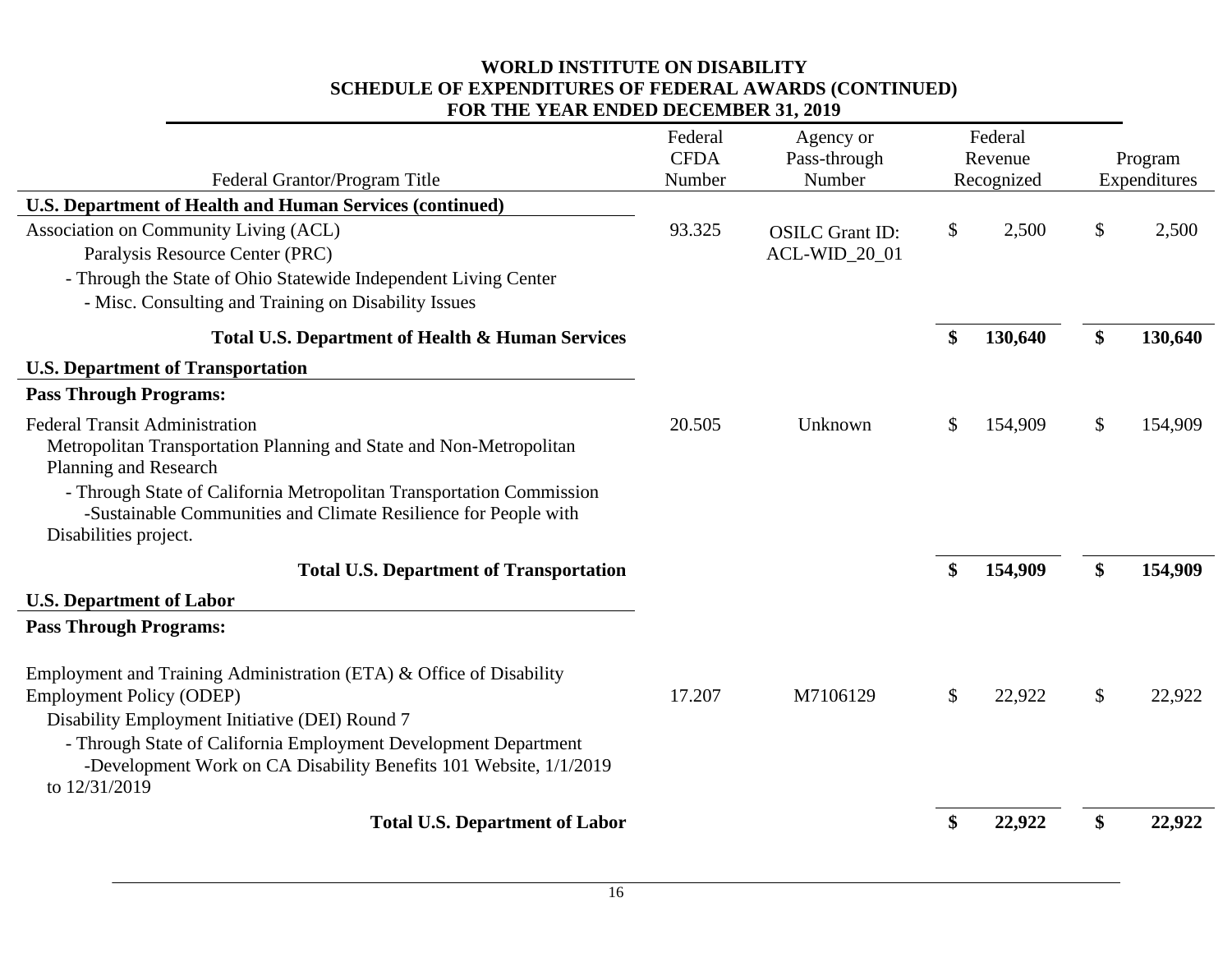#### **WORLD INSTITUTE ON DISABILITY SCHEDULE OF EXPENDITURES OF FEDERAL AWARDS (CONTINUED) FOR THE YEAR ENDED DECEMBER 31, 2019**

| Federal Grantor/Program Title                                                                    | Federal<br><b>CFDA</b><br>Number | Agency or<br>Pass-through<br>Number | Federal<br>Revenue<br>Recognized |         | Program<br>Expenditures |         |
|--------------------------------------------------------------------------------------------------|----------------------------------|-------------------------------------|----------------------------------|---------|-------------------------|---------|
| <b>Consumer Financial Protection Bureau</b>                                                      |                                  |                                     |                                  |         |                         |         |
| <b>Pass Through Programs:</b>                                                                    |                                  |                                     |                                  |         |                         |         |
| <b>Office of Financial Empowerment</b>                                                           | N/A                              | Contract: GS-00F-<br>010CA          | \$                               | 25,294  | \$                      | 25,294  |
| "Your Money, Your Goals for People with Disabilities" Convening &<br><b>Technical Assistance</b> |                                  |                                     |                                  |         |                         |         |
| - Through ICF Incorporated, L.L.C.                                                               |                                  |                                     |                                  |         |                         |         |
| <b>Total Consumer Financial Protection Bureau</b>                                                |                                  |                                     | \$                               | 25,294  | \$                      | 25,294  |
| <b>Total Expenditures of Federal Contracts</b>                                                   |                                  |                                     |                                  | 509,848 | \$                      | 509,848 |
|                                                                                                  |                                  |                                     |                                  |         |                         |         |

#### **Notes to the Schedule of Expenditures of Federal Awards**

#### **Basis of Presentation**

The accompanying schedule of expenditures of federal awards includes the federal grant activity of World Institute on Disability and is presented on the accrual basis of accounting. The information in this schedule is presented in accordance with the requirements of Title 2 U.S. Code of the Federal Regulations Part 200, Uniform Administrative Requirements, Cost Principles, and Audit Requirements for Federal Awards (Uniform Guidance). Therefore, some amounts presented in this schedule may differ from amounts presented in, or used in the preparation of, the basic financial statements.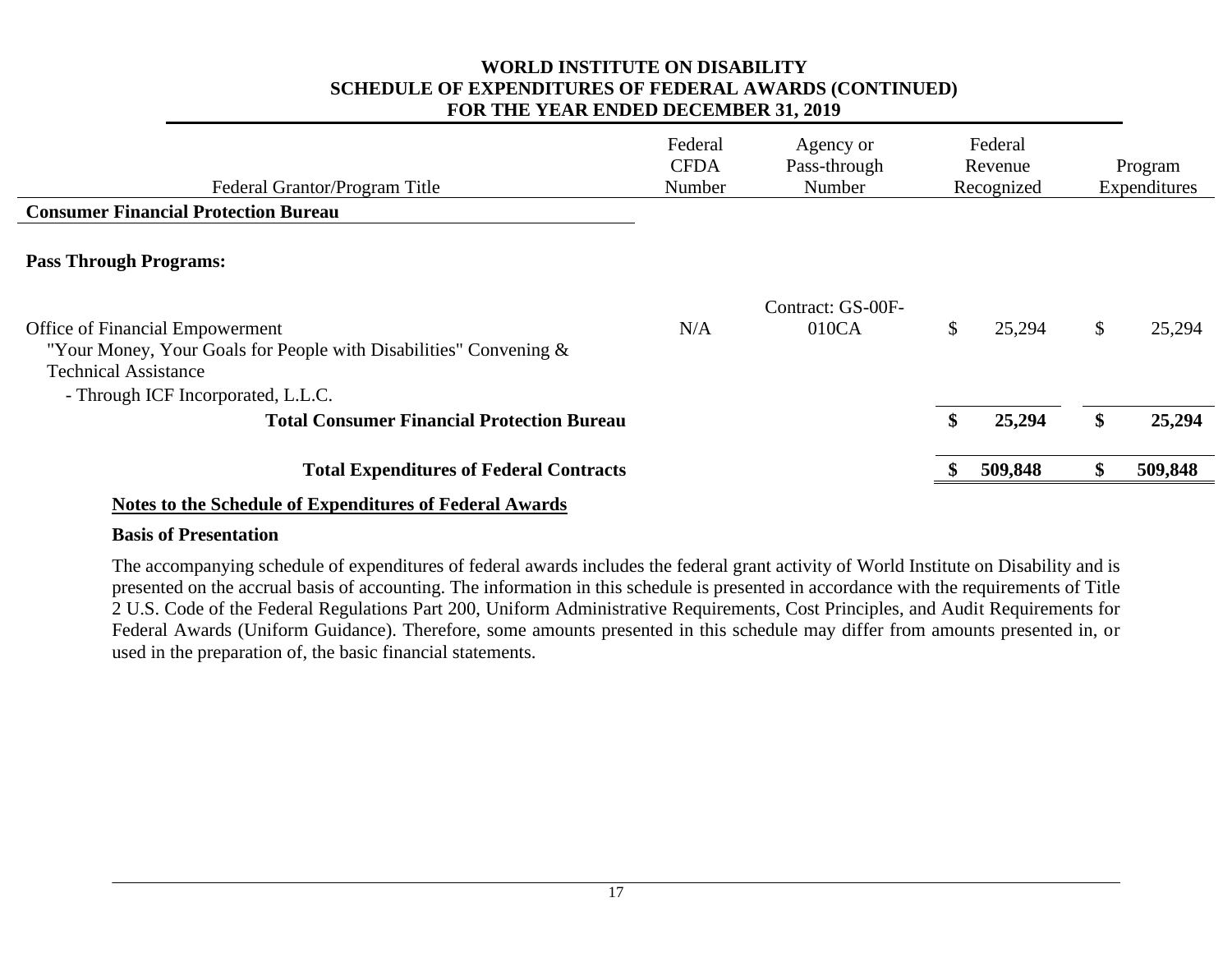

## INDEPENDENT AUDITOR'S REPORT ON INTERNAL CONTROL OVER FINANCIAL REPORTING AND ON COMPLIANCE AND OTHER MATTERS BASED ON AN AUDIT OF FINANCIAL STATEMENTS PERFORMED IN ACCORDANCE WITH *GOVERNMENT AUDITING STANDARDS*

To the Board of Directors World Institute on Disability Berkeley, California

We have audited, in accordance with auditing standards generally accepted in the United States of America and the standards applicable to financial audits contained in *Government Auditing Standards*, issued by the Comptroller General of the United States, the financial statements of World Institute on Disability, a California Nonprofit Organization, (the "Organization"), which comprise the statement of financial position as of December 31, 2019, and the related statements of activities, functional expenses, and cash flows for the year then ended, and the related notes to the financial statements and have issued our report thereon September 21, 2020.

#### Internal Control over Financial Reporting

In planning and performing our audit of the financial statements, we considered the Organization's internal control over financial reporting (internal control) to determine the audit procedures that are appropriate in the circumstances for the purpose of expressing our opinion on the financial statements, but not for the purpose of expressing an opinion on the effectiveness of the Organization's internal control. Accordingly, we do not express an opinion on the effectiveness of the Organization's internal control.

A *deficiency in internal control* exists when the design or operation of a control does not allow management or employees, in the normal course of performing their assigned functions, to prevent, or detect and correct misstatements on a timely basis. A *material weakness* is a deficiency, or combination of deficiencies, in internal control, such that there is a reasonable possibility that a material misstatement of the Organization's financial statements will not be prevented, or detected and corrected on a timely basis. A *significant deficiency* is a deficiency, or a combination of deficiencies, in internal control that is less severe than a material weakness, yet important enough to merit attention by those charged with governance.

Our consideration of internal control was for the limited purpose described in the first paragraph of this section and was not designed to identify all deficiencies in internal control, that might be material weaknesses or significant deficiencies. Given these limitations, during our audit we did not identify any deficiencies in internal control that we consider to be material weaknesses. However, material weaknesses may exist that have not been identified.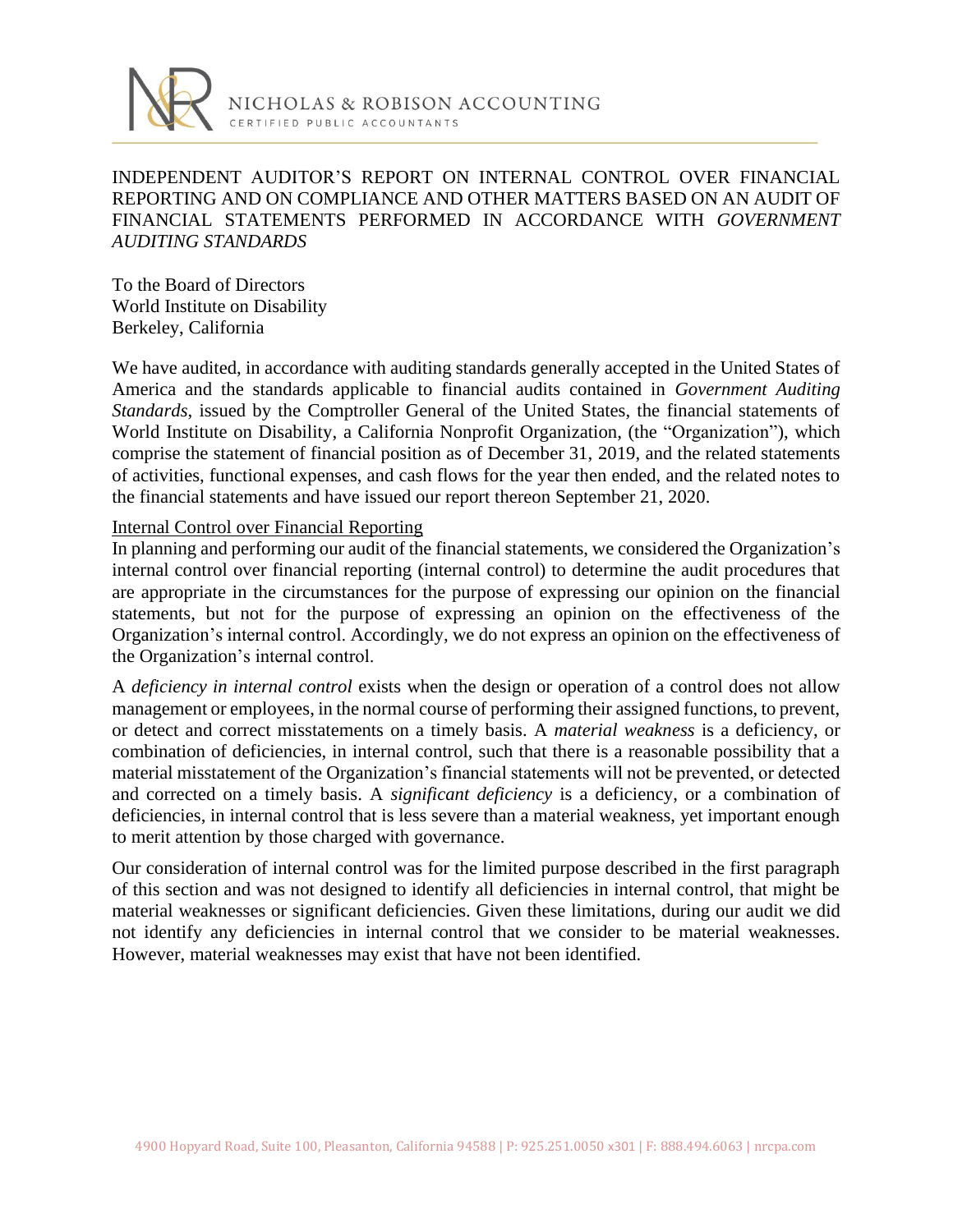#### INDEPENDENT AUDITOR'S REPORT ON INTERNAL CONTROL OVER FINANCIAL REPORTING AND ON COMPLIANCE AND OTHER MATTERS BASED ON AN AUDIT OF FINANCIAL STATEMENTS PERFORMED IN ACCORDANCE WITH *GOVERNMENT AUDITING STANDARDS*

To the Board of Directors World Institute on Disability Berkeley, California

(Continued)

#### Compliance and Other Matters

As part of obtaining reasonable assurance about whether the Organization's financial statements are free of material misstatement, we performed tests of its compliance with certain provisions of laws, regulations, contracts, and grant agreements, noncompliance with which could have a material effect on the determination of financial statement amounts. However, providing an opinion on compliance with those provisions was not an objective of our audit and, accordingly, we do not express such an opinion. The results of our tests disclosed no instances of noncompliance or other matters that are required to be reported under *Government Auditing Standards.*

#### Purpose of this Report

The purpose of this report is solely to describe the scope of our testing of internal control and compliance and the results of that testing, and not to provide an opinion on the effectiveness of the Organization's internal control or on compliance. This report is an integral part of an audit performed in accordance with *Government Auditing Standards* in considering the Organization's internal control and compliance. Accordingly, this communication is not suitable for any other purpose.

Nicholas + Nobiser auounting

Pleasanton, California **Nicholas & Robison Accounting** September 21, 2020 License No. COR 6072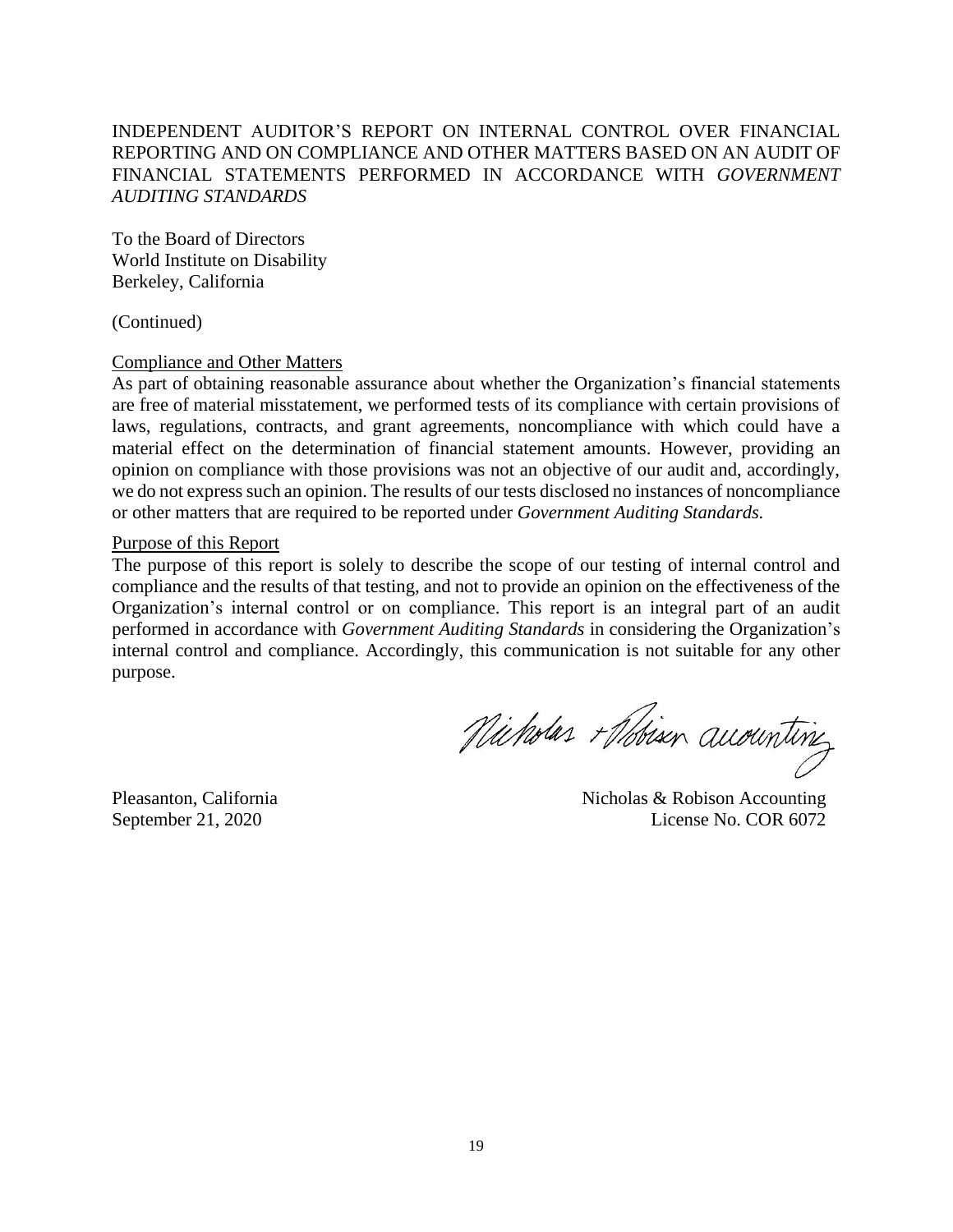

# INDEPENDENT AUDITOR'S REPORT ON COMPLIANCE FOR EACH MAJOR PROGRAM AND ON INTERNAL CONTROL OVER COMPLIANCE REQUIRED BY THE UNIFORM **GUIDANCE**

To the Board of Directors World Institute on Disability Berkeley, California

#### Report on Compliance for Each Major Federal Program

We have audited World Institute on Disability, a California Nonprofit Organization, (the "Organization")'s compliance with the types of compliance requirements described in the *OMB Compliance Supplement* that could have a direct and material effect on each of the Organization's major federal programs for the year ended December 31, 2019. The Organization's major federal programs are identified in the summary of auditor's results section of the accompanying schedule of findings and questioned costs.

#### Management's Responsibility

Management is responsible for compliance with federal statues, regulations, and the terms and conditions of its federal awards applicable to its federal programs.

#### Auditor's Responsibility

Our responsibility is to express an opinion on compliance for each of the Organization's major federal programs based on our audit of the types of compliance requirements referred to above. We conducted our audit of compliance in accordance with auditing standards generally accepted in the United States of America; the standards applicable to financial audits contained in *Government Auditing Standards*, issued by the Comptroller General of the United States; and the audit requirements of Title 2 U.S. *Code of Federal Regulations* Part 200, *Uniform Administrative Requirements, Cost Principles, and Audit Requirements for Federal Awards* (Uniform Guidance). Those standards and the Uniform Guidance require that we plan and perform the audit to obtain reasonable assurance about whether noncompliance with the types of compliance requirements referred to above that could have a material effect on the major federal programs occurred. An audit includes examining, on a test basis, evidence about the Organization's compliance with those requirements and performing such other procedures as we considered necessary in the circumstances.

We believe that our audit provides a reasonable basis for our opinion on compliance for each major federal program. However, our audit does not provide a legal determination of the Organization's compliance.

#### Opinion on Each Major Federal Program

In our opinion, World Institute on Disability complied, in all material respects, with the compliance requirements referred to above that could have a direct and material effect on each of its major federal programs identified above for the year ended December 31, 2019.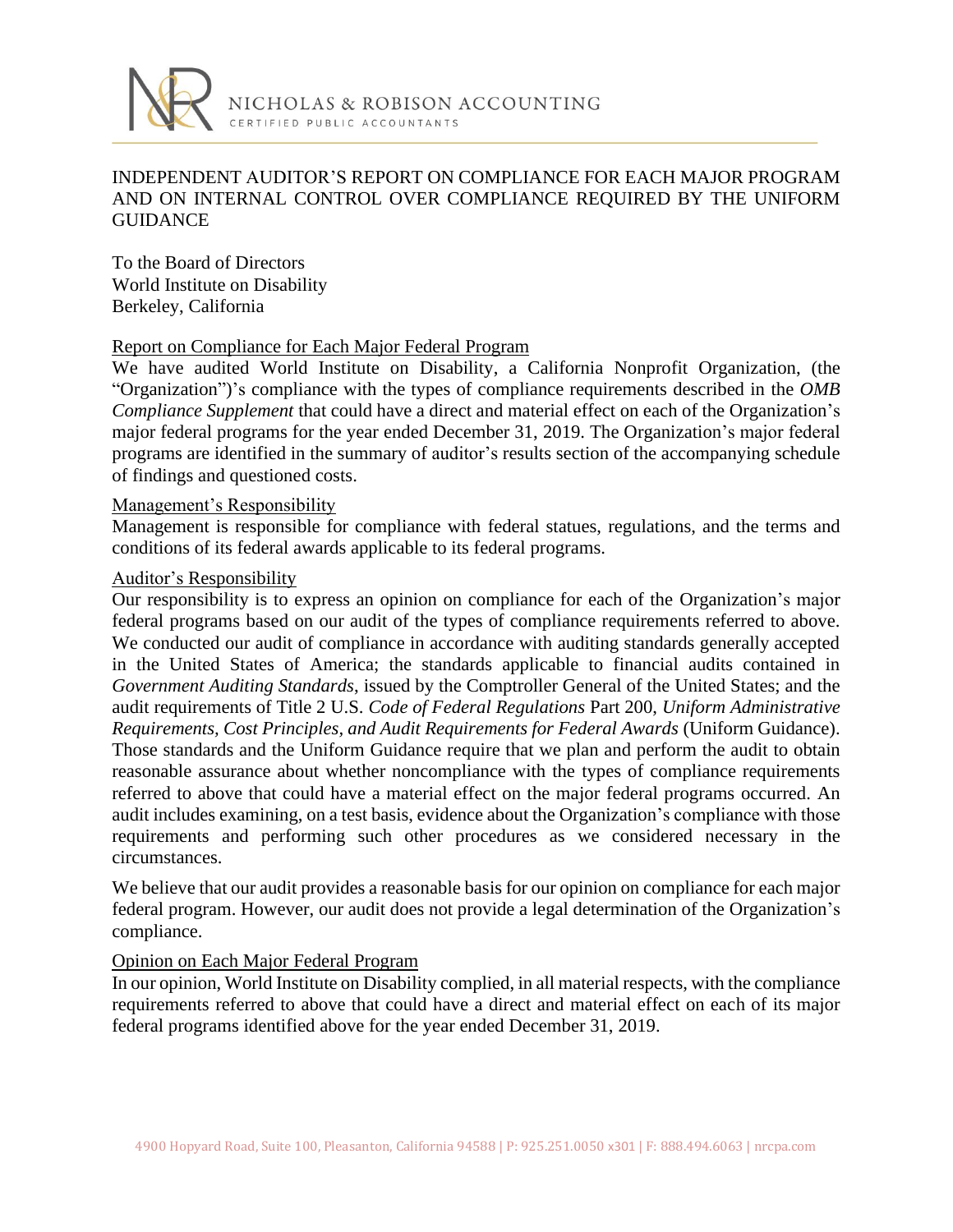#### INDEPENDENT AUDITOR'S REPORT ON COMPLIANCE FOR EACH MAJOR PROGRAM AND ON INTERNAL CONTROL OVER COMPLIANCE REQUIRED BY THE UNIFORM **GUIDANCE**

(Continued)

To the Board of Directors World Institute on Disability Berkeley, California

#### Report on Internal Control over Compliance

Management of the Organization is responsible for establishing and maintaining effective internal control over compliance with the types of compliance requirements referred to above. In planning and performing our audit of compliance, we considered the Organization's internal control over compliance with the types of requirements that could have a direct and material effect on each major federal program to determine the auditing procedures that are appropriate in the circumstances for the purpose of expressing an opinion on compliance for each major federal program and to test and report on internal control over compliance in accordance with the Uniform Guidance, but not for the purpose of expressing an opinion on the effectiveness of internal control over compliance. Accordingly, we do not express an opinion on the effectiveness of the Organization's internal control over compliance.

A *deficiency in internal control over compliance* exists when the design or operation of a control does not allow management or employees, in the normal course of performing their assigned functions, to prevent, or detect and correct, noncompliance with a type of compliance requirements of a federal program on a timely basis. A *material weakness in internal control over compliance* is a deficiency, or combination of deficiencies, in internal control over compliance, such that there is a reasonable possibility that material noncompliance with a compliance requirement will not be prevented, or detected and corrected, on a timely basis. A *significant deficiency in internal control over compliance* is a deficiency, or combination of deficiencies, in internal control over compliance with a type of compliance requirement of a federal program that is less severe than a *material weakness* in internal control over compliance, yet important enough to merit the attention by those charged with governance.

Our consideration of internal control over compliance was for the limited purpose described in the first paragraph of this section and was not designed to identify all deficiencies in internal control over compliance that might be *material weaknesses or significant deficiencies*. We did not identify any deficiencies in internal control over compliance that we consider to be *material weaknesses*, as defined above. However, material weaknesses may exist that have not been identified.

The purpose of this report on internal control over compliance is solely to describe the scope of our testing of internal control over compliance and the results of our testing based on the requirements of the *Uniform Guidance .*Accordingly, this report is not suitable for any other purpose.

Nicholas + Nobiser auounting

Pleasanton, California (and a second of the Nicholas & Robison Accounting) September 21, 2020 License No. COR 6072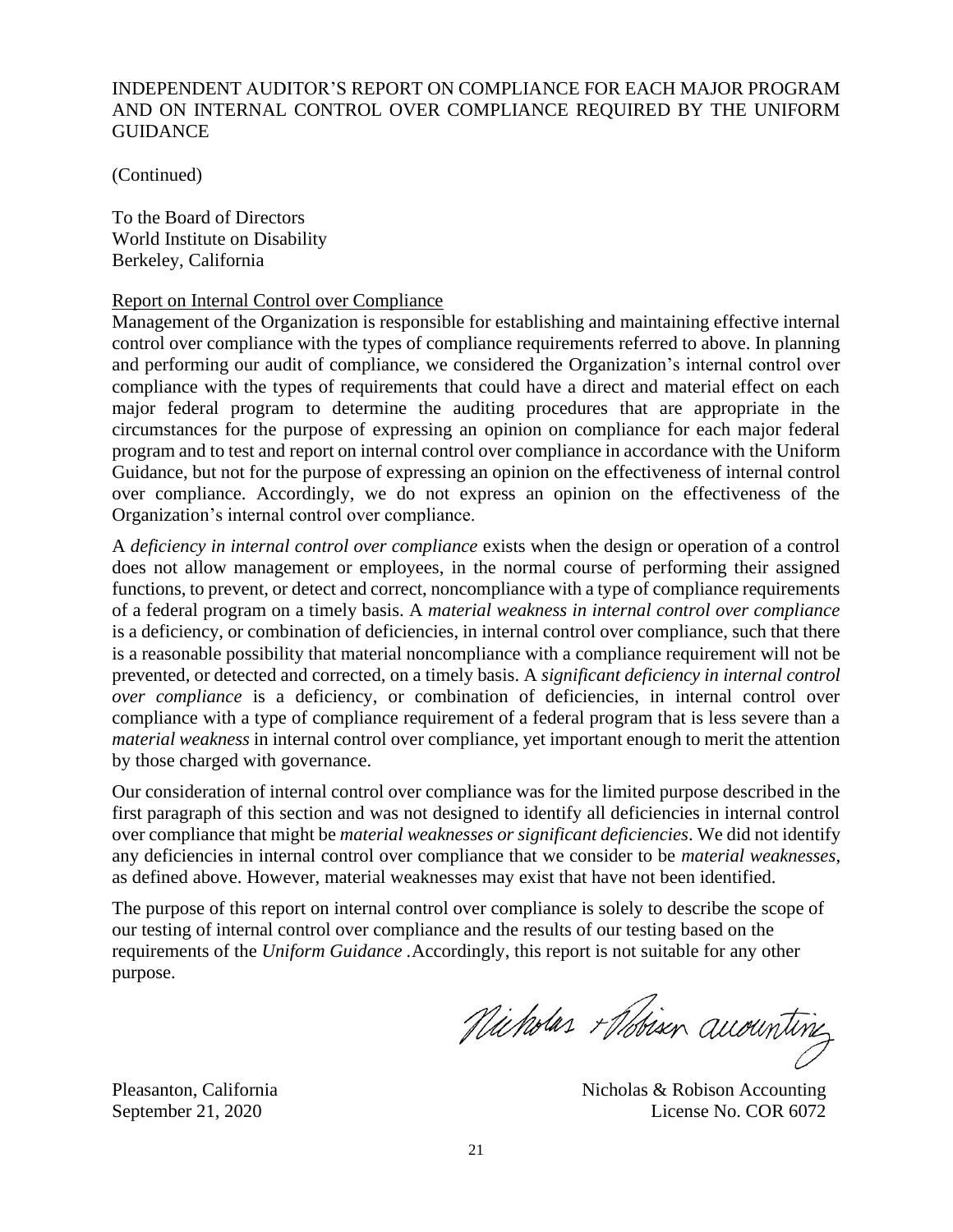# **WORLD INSTITUTE ON DISABILITY SUMMARY SCHEDULE OF PRIOR YEAR FINDINGS FOR THE YEAR ENDED DECEMBER 31, 2019**

# **Status**

No findings were reported in the prior year